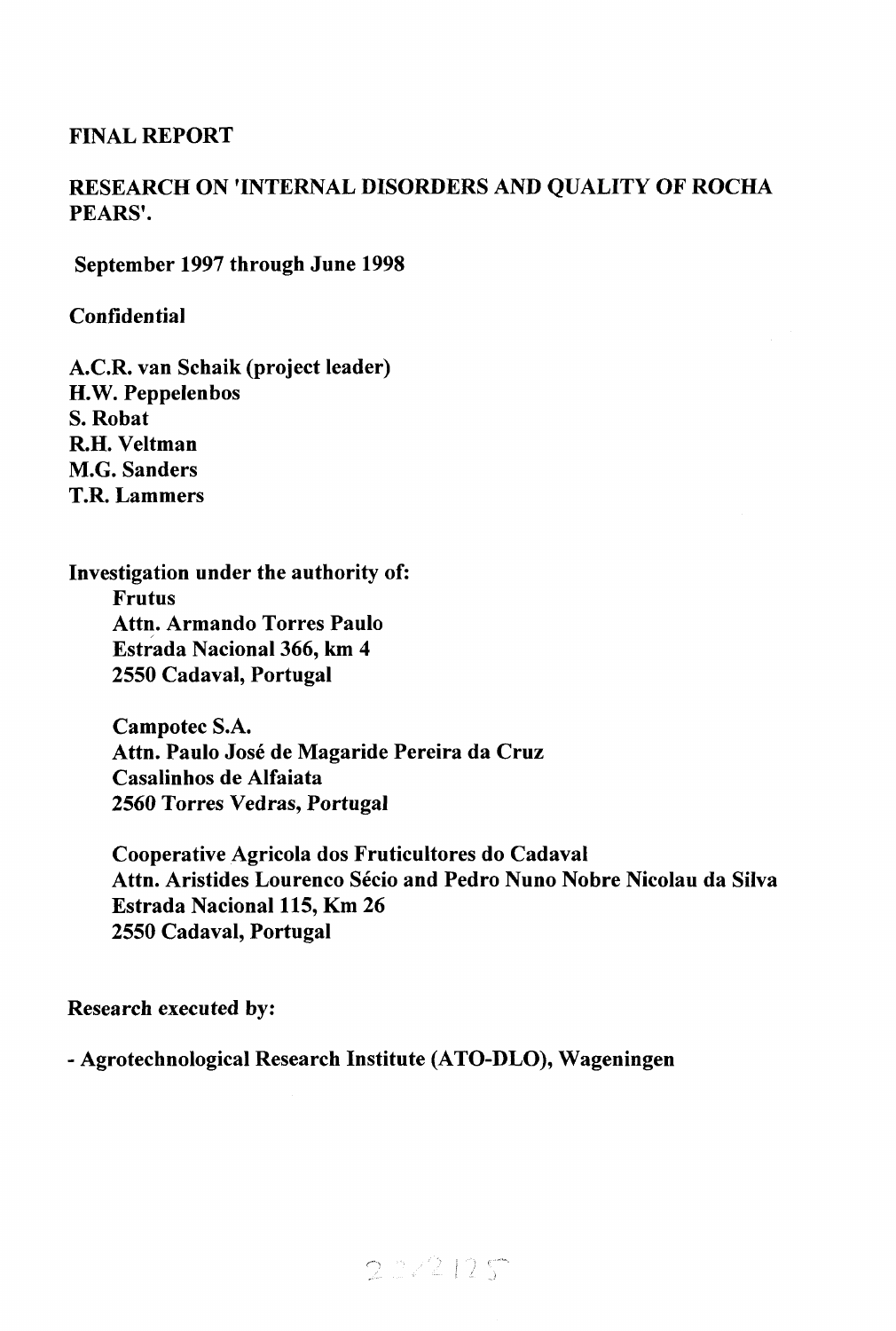# Table of contents

| 1.0 Introduction.                                       |  |
|---------------------------------------------------------|--|
| 1.1 Relationship with research on Conference-pears2     |  |
| 1.2 Theoretical background gas exchange characteristics |  |
| 1.3 Background of vitamin C measurements3               |  |
|                                                         |  |
|                                                         |  |
| 2.2 Storage facilities and storage conditions 4         |  |
| 2.3 Measurements of internal and external quality       |  |
|                                                         |  |
|                                                         |  |
|                                                         |  |
|                                                         |  |
|                                                         |  |
|                                                         |  |
|                                                         |  |
|                                                         |  |
|                                                         |  |
|                                                         |  |
|                                                         |  |
|                                                         |  |
|                                                         |  |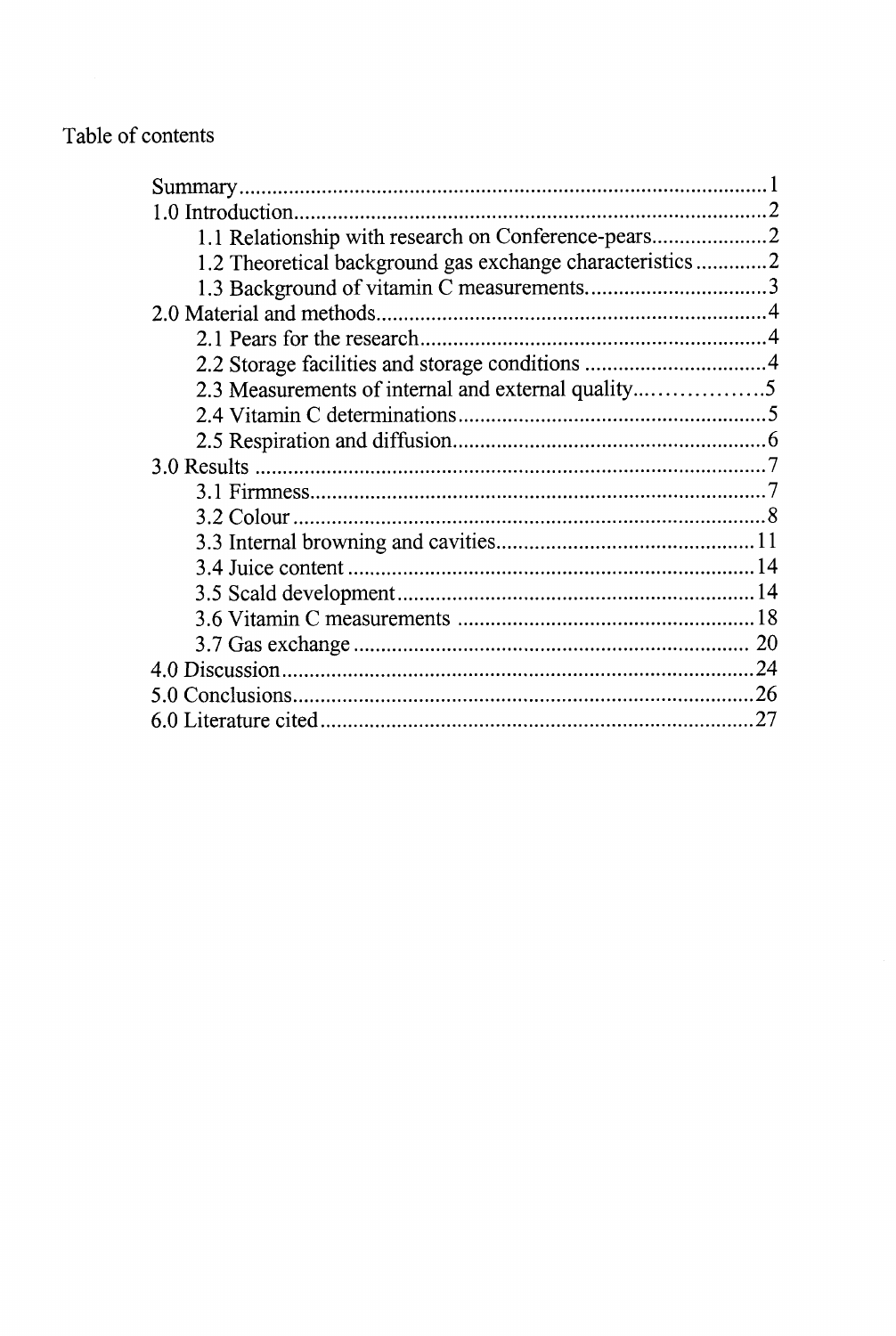#### **Summary**

This report presents the results of the research, as conducted so far, for the cooperatives Frutus, Campotec and Agricola to improve the storage of Rocha pears to extent the storage period of these pears. The research is mainly focussed on the CA-storage. An important problem of CA-storage of Rocha pears is the development of internal browning and cavities in the fruits. The main objective is the determination of safe CA-conditions (without development of internal browning) where taste, texture, flavour and other quality aspects are maintained.

Rocha pears from two orchards were used for the storage experiment. They were picked in the beginning of August and the storage at ATO in CA-containers started early September. The pears from both orchards were stored at -0.5° C in combination with the following gas conditions:  $0.5\%$  CO<sub>2</sub> - 3%  $O_2$ , 3%  $CO_2$  - 3%  $O_2$ , 0.5%  $CO_2$  - 1%  $O_2$ , 3%  $CO_2$  - 1% $O_2$  and normal cold storage. Every 7 weeks samples were taken from the containers to measure firmness, colour, vitamin C content and internal disorders. This took place immediately after storage and after 4 days of shelf life simulation (at 19°C). At three sampling times the respiration and diffusion characteristics of the pears of one orchard, stored at  $0.5\%$  CO<sub>2</sub> and  $3\%$  O<sub>2</sub> were determined.

After 15 weeks storage the first pears were found with internal damage in 3 out of 4 CA-conditons. The higher the  $CO_2$ -content and the lower the  $O_2$ -content, the more abnormalities were found. In the most extreme CA-conditions, 100% of the fruits showed the disorder. In 0.5%  $CO_2$  - 3%  $O_2$  only a low amount of pears showed internal damage. After 22 weeks in normal cooling, also brown colouring developed at a higher level than in  $0.5\%$  CO<sub>2</sub> - 3% O<sub>2</sub>. As yet for practical application this CAcondition (0.5%  $CO<sub>2</sub>$  - 3%  $O<sub>2</sub>$ ) is useful.

Furthermore, an important observation was that the green ground colour of the pears stored at a low oxygen content was maintained, whereas the  $CO<sub>2</sub>$  content was did not influence this aspect. Pears in the selected CA condition showed a slight better colour retention than normal cooled pears. Continuously during the storage period, a higher firmness level was measured after shelflife, with pears from normal refrigerated storage.

The external disorder scald starts developing after 22 weeks in store and increased very rapidly during shelflife. The disorder was especially inhibited at a low oxygen content, whereas the  $CO<sub>2</sub>$  content was of less importance. This is in conflict with the influence of CA-conditions on internal browning. To find a CA-condition which gives a save protection for scald with no risk on internal disorders seems difficult. But as long as the use of DPA is allowed the scald problem is solved. Also the selected CAcondition (0.5%  $CO<sub>2</sub>$  - 3%  $O<sub>2</sub>$ ) gave more scald protection than normal storage.

Important was in this research to understand more about the background of the development of internal browning and cavities which should result in practical parameters. For this reason gas exchange and vitamin C was measured.

The vitamin C content was strongly influenced by the CA-conditions: the extreme CA-conditons showed a lower vitamin C content. This was related with an increased degree of browning. It is possible to use vitamin C as a parameter during CA-storage. The initial levels before storage did not show a good relation with the later development of browncore as found with the pears from different orchards. But this observation should be proved with research on vitamin C levels at different harvesting times and orchards.

The respiration rates of Rocha pears were determined to i) relate respiration with the development of brown hearts and ii) to calculate the necessary scrubber-activity of CA-installations in practice. It was found that the respiration rate of the fruits did not differ during the storage time and was fairly constant within the range of 21 and 4%  $O_2$ . At lower oxygen contents in CA the respiration rate is strongly reduced. The respiration rate of Rocha-pears is about equal to Conference-pears. Measurements on gas diffusion showed large differences between individual pears, which may explain the different susceptibility for internal brown.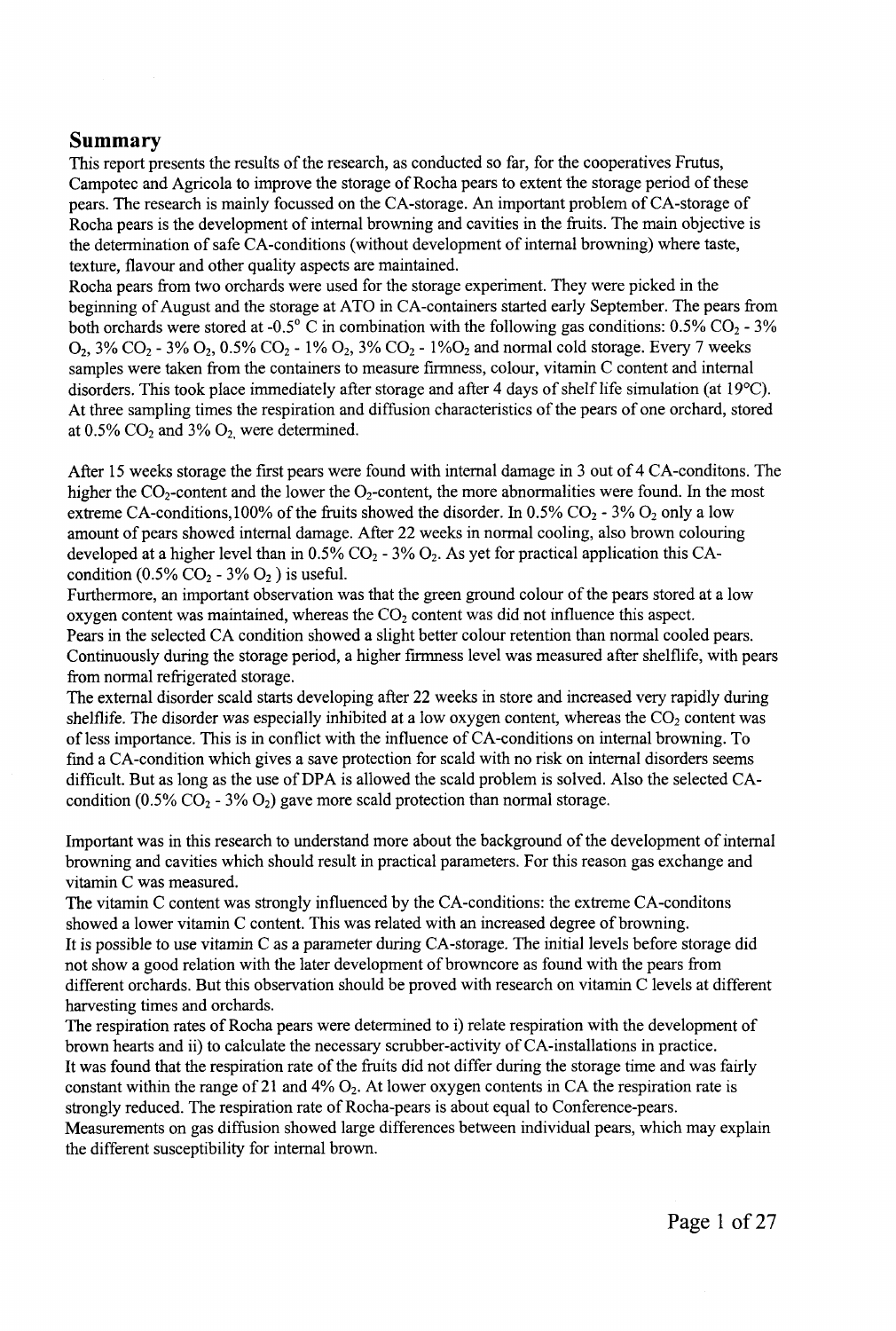# **1.0 Introduction**

In general Rocha pears can be stored and sold from August until February using normal cold storage. At these conditions a longer storage period is not possible, because the pears become tasteless and because of the development of storage diseases such as browncore and superficial scald. To extend the storage period some experience with CA-storage has been gained in research and in practice. The result was that the taste of the pears stored at CA was better, less scald occurred, but the pears developed internal abnormalities. The symptoms of this were browning around the core and the development of cavities.

These problems are also known for other pear cultivars (such as Conference) and occur at pears that are picked late and stored at too high  $CO<sub>2</sub>$  and too low  $O<sub>2</sub>$  conditions.

Together with the cooperatives Frutus, Campotec and Agricola dos Fruticoltures and the research centre at Alcobaca, an inventory was made last year to improve the storage conditions.

Since there is ample experience with CA-storage of pears at the ATO (experience with Conference pears), it has been decided to carry out storage research with Rocha pears at the ATO for the duration of one season.

The objective of this research is to select the CA-storage conditions for Rocha pears at which no internal and external abnormalities develop and the quality (taste, texture) of the pears will be maintained.

In this report the research activities will be described as carried out from August 1997 till June 1998.

# **1.1 Relationship with research on Conference-pears**

The research on Rocha pears is facilitated because of 'Europear', a European Community research project at the supervision of ATO-DLO. The general objective of the Europear project is to prevent the development of tissue disorders in pears resulting in internal cavities and browning. The causes underlying the development of the disorder are unknown, although there is a lot of correlative knowledge on the development of internal disorders. The occurrence is influenced by weather factors, orchard factors (location, nutrition), picking date, post-harvest treatments and storage conditions. However, relationships found in one country cannot simply be applied for other countries or growing seasons.

The key element in Europear is the development of technology which enables a rapid measurement and decision about the post-harvest treatments and storage conditions. Part of the research is an extensive research on gas exchange rates, diffusion resistance and pear quality throughout the storage season. This will be further explained.

#### **1.2 Theoretical background gas exchange characteristics**

Because pear tissue has a very low porosity, small changes in metabolic rates or diffusion rates within the tissue can lead to very low internal oxygen levels. Increased fermentation can lead to an increase of toxic metabolites like acetaldehyde (Perata and Alpi, 1991). This may reduce cell viability and induce cell death, leading to the Brown Heart disorder. Another explanation is that the combination of oxidative and fermentative processes are not sufficient to maintain cell viability (Andreev *et al,* 1991; Zhang and Greenway, 1994). The reason for a difference in occurrence of Brown Heart between Northern and Southern European countries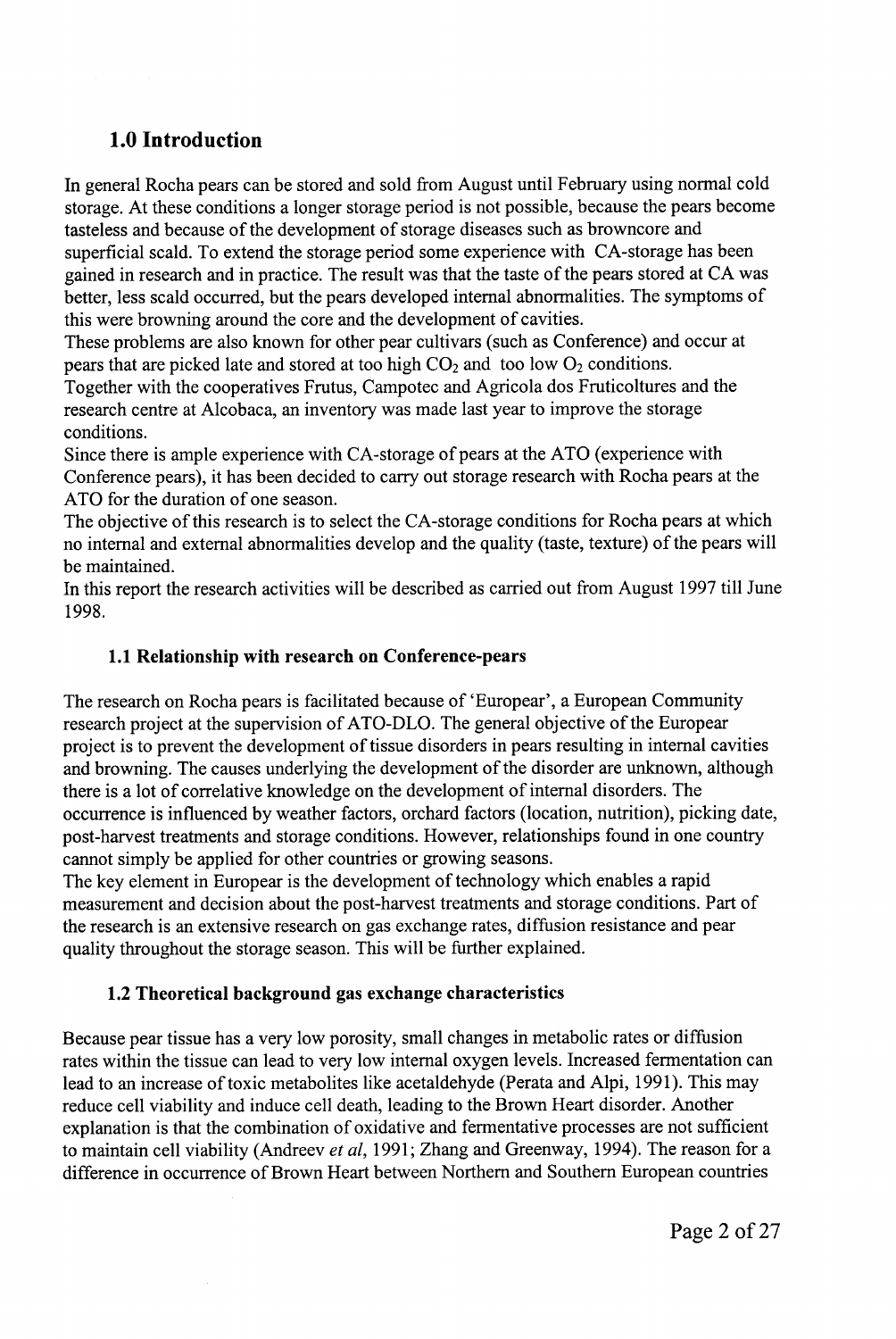might be a the influence of different climate and/or agronomical factors on pear growth and development. This could result in different metabolic rates, resistance to gas diffusion, energy metabolism, energy needs for maintenance costs, etc. To check this hypothesis data is needed on climate and orchard conditions during the growing season and gas exchange rates, diffusion resistance and pear quality throughout the storage season, carried out in different European countries. Once a physiological explanation is found, storage conditions have to be adapted in order to prevent disorders. For this purpose predictive models are needed, which use information collected during the growth of the pear, or directly after harvest. Recently several models are developed describing gas exchange based on enzyme kinetics. The model of Peppelenbos *et al.* (1996) might function as a basis for the models that will be developed. The model uses ATP production rate as the main inhibitor of fermentative  $CO<sub>2</sub>$  production. This model enables to describe the relation between gas  $(O_2 \text{ and } CO_2)$  concentrations and  $O_2$ consumption and  $CO<sub>2</sub>$  and ATP production rates.

### **1.3 Background of vitamin C measurements.**

The research with Conference Pears proved a strong relation between the occurrence of internal disorders (brown and cavities) and the vitamin C content. The background of this is that the vitamin C fulfils an important function in resisting browning. Initially the vitamin C prevents browning because it is a natural antioxidant. But in combination with other substances this substance can also catch so called radicals. These radicals affect the cell membranes leading to damage of the membranes. Therefore, enzymes (PPO) and polyphenols can react with each other and form a brown pigment (melanin) that finally forms the brown colour of the tissue.

The theory is, that at extreme CA-conditions less energy is available to produce vitamin C over and over again, causing a decrease of the content. When at a certain moment there is too little vitamin C available in a fruit, the radicals can no longer be caught, leading to browning. In case at specific storage conditions a significant decrease occurs during storage, this may be an indication for the development of brown hearts.

The relation with the respiration measurements is important because it gives an insight in the available energy.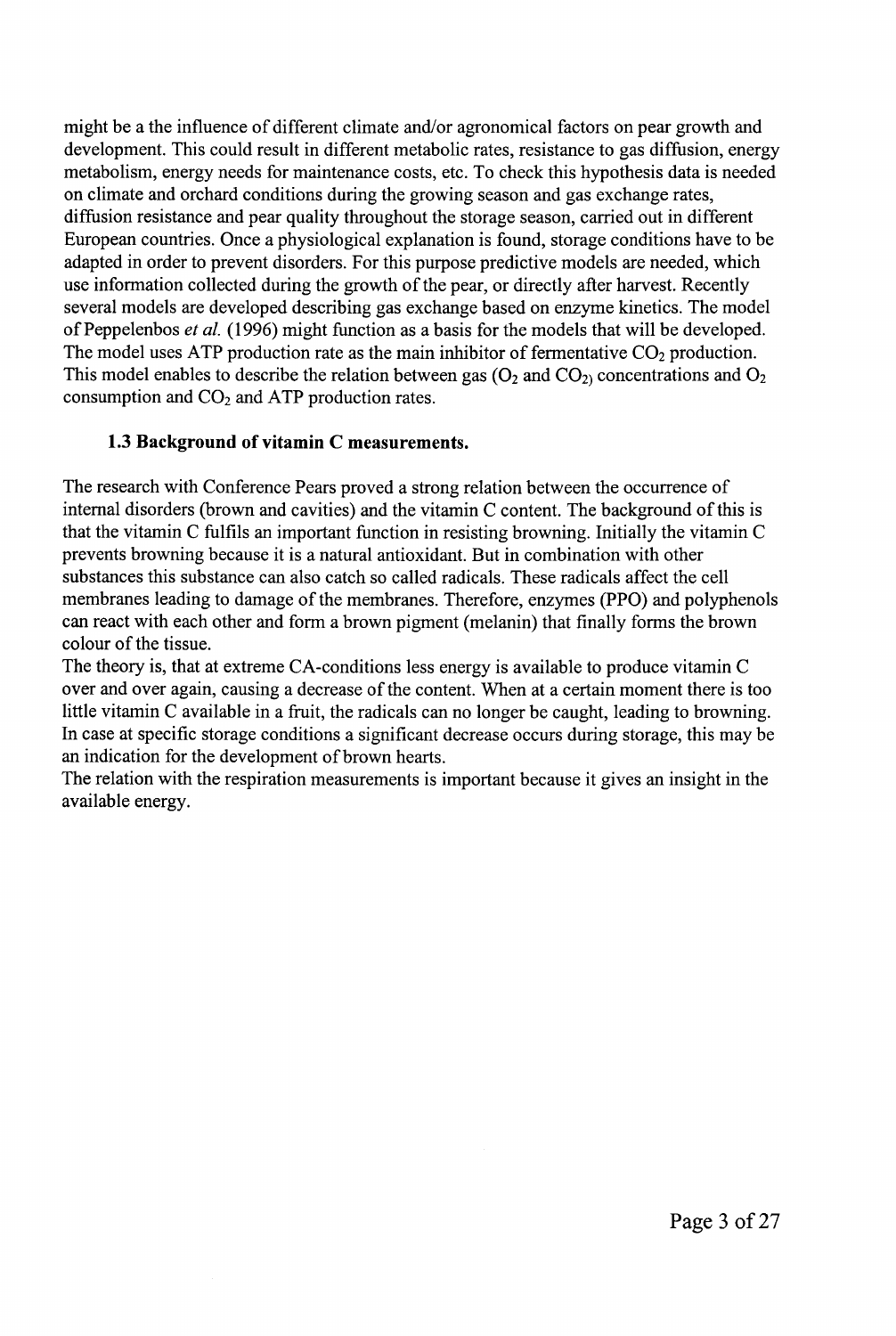# **2.0 Material and methods**

# **2.1 Pears for the research**

In the beginning of September the pears were transported from Portugal to the Netherlands. About the picking time (probably 2 August), the growing conditions of the pears and the period preceding the transport in Portugal no exact data are available. But after harvested product was cooled also during transport. The pears have not been subjected to any treatment before storage to prevent spoilage and scald. This was agreed beforehand.

The pears were transported in plastic crates and came from two different orchards, namely José Domingos dos Santos and Joâo Picarra.

At arrival at the ATO the pears were immediately stored at cooled conditions. Before the pears were put into the storage containers they were homogenized and randomized to obtain a fair distribution of pears over all the containers (storage conditions).

### **2.2 Storage facilities and storage conditions**

After the pears were cooled (two days) they were placed in the CA-containers at the respective storage conditions. The containers with a content of about 600 litre were placed in a cold store room in which during the whole storage period a temperature of -0.5° C was maintained. Measurement and control of the CA-conditions  $(CO_2$  and  $O_2)$  were almost continuously carried out by a process computer. Per hour an air sample of the container is measured and if necessary actions are undertaken to restore the set point of the conditions. This can be: scrubbing of  $CO<sub>2</sub>$  with potassium hydroxide, adding  $CO<sub>2</sub>$ , ventilation or injection of nitrogen. The conditions were maintained during the whole storage period.

The pears of the two orchards were stored together in a container at the planned storage conditions.

| $CO2$ (carbon<br>dioxide) | $O2$ (oxygen) |
|---------------------------|---------------|
| 0                         | 21            |
| 0.5                       | 3             |
| 0.5                       |               |
| 3                         |               |
| 3                         |               |

*Storage conditions:*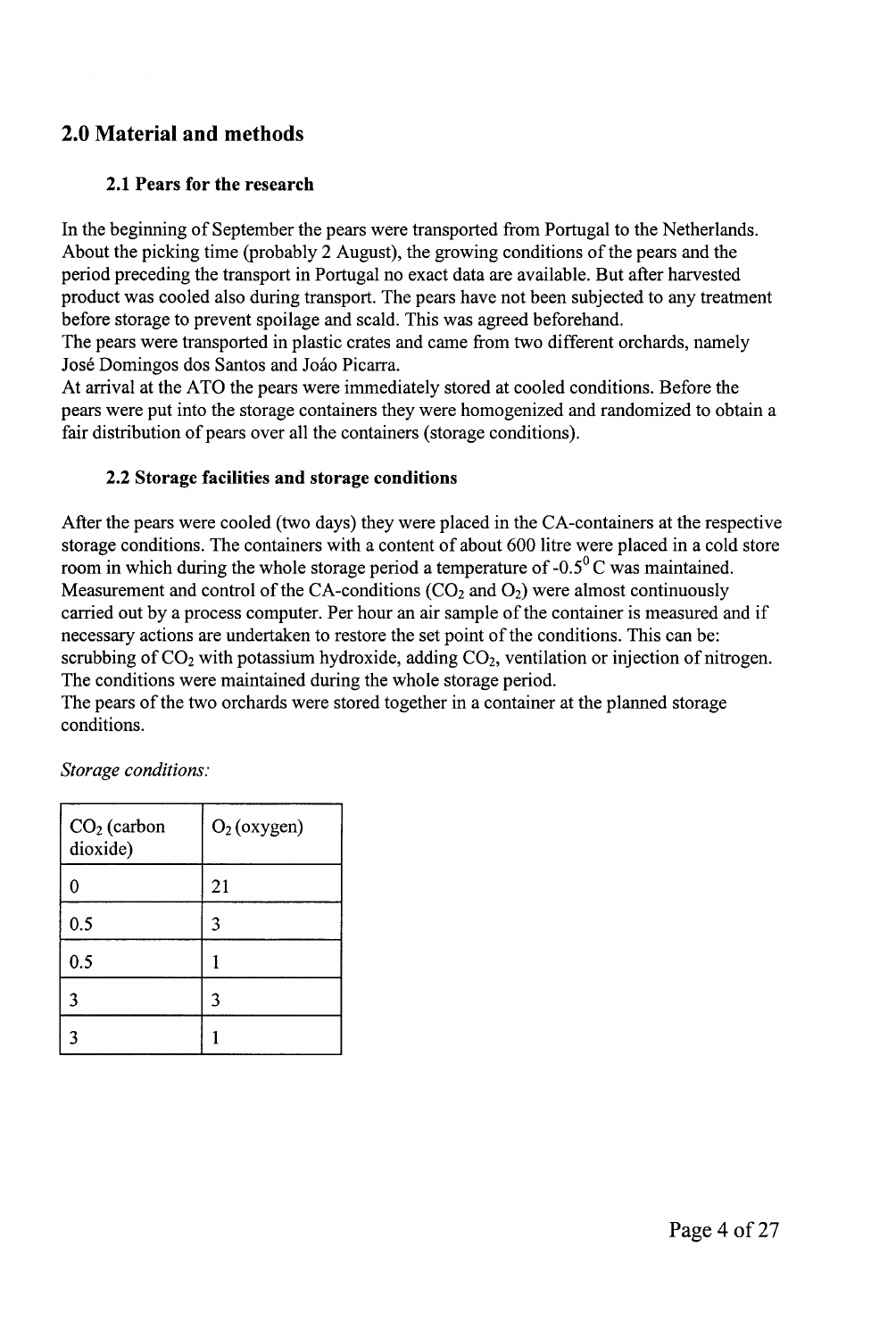# **2.3 Measurements of internal and external quality**

During the storageperiod the pears were judged several times on quality. This took place at the start and after 8, 15, 22, 29 and 36 weeks in storage.

The measurements were done at a sample of pears directly from the storage container concerned and at a sample of pears that was kept for 4 days at atmospheric conditions at a temperature of  $19^0$ C (shelf life simulation). In addition, after 29 and 36 weeks, the pears were also judged after 6 days shelflife.

The quality measurements consisted of:

*1) Colour measurement of the skin* 

Of 15 pears per storage condition and grower the colour of the skin was measured with the Minolta Chromameter. Using this method the colour path from green to yellow can be determined objectively.

*2) Measurement of firmness* 

At the same 15 pears the firmness was measurement with the penetrometer. This was done with the 11 mm plunger.

*3) Visual inspection of internal and external abnormalities* 

The same 15 pears were also cut into linear and cross direction. Eventual deviations were divided into 4 categories:

 $0 =$  no browning

- $1 =$ minor browning
- $2 =$  moderate browning
- $3 =$  strong browning

The same categories were used for cavity formation

*4)* After a storage period of 22, 29 and 36 weeks measurements were carried out on extractable juice. A small disk of the pear tissue with a dimension of 8 mm high and a diameter of 17 mm was used. The disk was compressed to 67% of its original hight between two flat plates by an Instron equipment. The content of released juice was measured with filter-papers.

#### **2.4 Vitamin C determinations**

The research at Conference-pears showed a strong relation between the occurrence of internal abnormalities (browning and cavities) and the vitamin C content. Vitamin C is known for its quality to combat browning (anti-oxidant effect) but can also prevent damage to the cell membranes. However, if, due to extreme storage conditions, vitamin C is no longer produced to a sufficient extent, the total vitamin C content in the pear will decrease. When at specific storage conditions a significant decrease occurs during storage, this could indicate a false storage condition.

At each judgement of all storage objects (storage conditions and origin) the vitamin C content was determined.

The measurement of vitamin C content was done to pears that came directly from the storage room. Of every 10 pears from each condition a sub-sample was taken of the tissue from the stalk to the core. This material was frozen in liquid nitrogen and subsequently stored under deep freeze conditions at respiration -80 $\rm ^{0}C$ .

The vitamin C content in the fruit is the content of ascorbate plus de-hydro-ascorbate. The determinations were executed with High-Performance Liquid Chromatography(HPLC).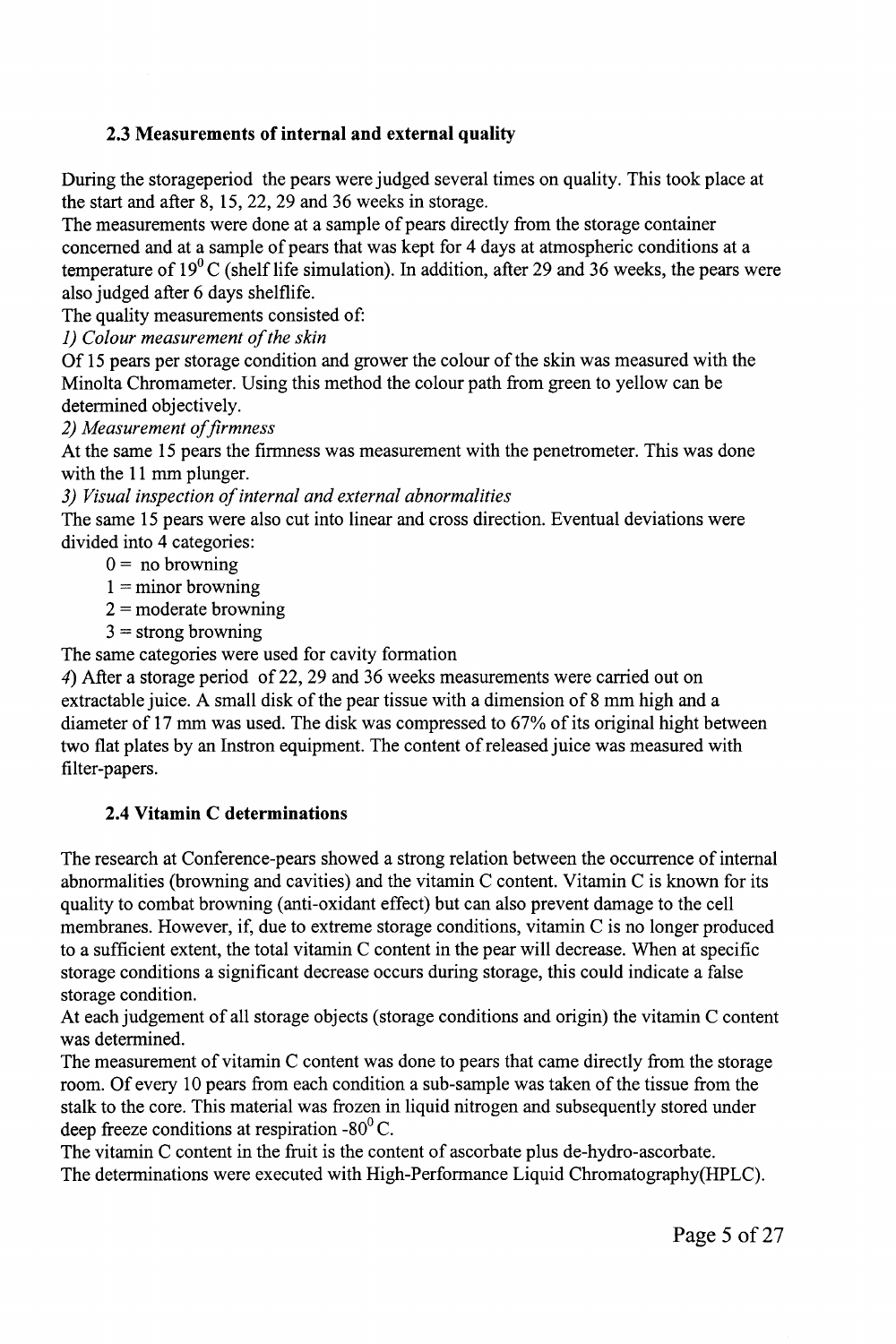#### **2.5 Gas exchange characteristics of Rocha pears**

The research on Rocha pears is partly comparable to a European concerted action on Conference pears called 'Europear' (FAIR3-CT96-1803). The general objective of the Europear project is to prevent the development of tissue disorders in Conference pears resulting in so called Brown Heart. Details of this project are described in the previous report. During the past year measurements were carried out on Rocha pears that were comparable to measurements within the Europear project (like gas exchange, diffusion resistance). Results on Rocha pears will be compared with Conference pears to facilitate a good interpretation of the results.

Rocha pears were stored at  $0^{\circ}$ C,  $2\%$  O<sub>2</sub> and  $0\%$  CO<sub>2</sub>. Gas exchange characteristics were measured at 2°C. This part of the work focussed on the quantification of variation in gas exchange rates and diffusion resistance of Rocha pears. Pears were measured three times during the storage period:

- a. Autumn 1997 (3 times: 13 and 15 October 1997);
- b. Winter 1998 (3 times: 30 January and 2 February 1998);
- c. Spring 1998 (2 times: 8 and 10 May 1998).

#### *Gas exchange rates*

Fresh weight and underwater weight (Bauman and Henze, 1983) were measured. Samples from pears were taken to measure the specific weight of pear juice (used in the calculation of the porosity). Outer surface area of the pears was estimated using the length and the maximum circumference of the pear. Two pears were put in 1500 ml cuvettes. The cuvettes were connected to a flow through system. Selected gas conditions were all combinations of 0, 0.5, 1, 2.5, 6 and 21%  $O_2$  with 0 and 5%  $CO_2$  (realised conditions are shown in the figures). Relative humidity was high (>95%) since the gas was led through water flasks. After 3 and 5 days of storage  $O_2$  uptake and  $CO_2$  production was determined. This was done by disconnecting the cuvettes from the flow through system, and sampling the headspace directly and after a period of 6 hours. The GC used was a Chrompack CP 2002. The measured 02, C02 and N2 was corrected to 100% to account for possible pressure variations inside the GC. Then the concentration values (in %) were multiplied with the actual pressure inside the cuvette (in kPa). Because the volume of the cuvette and the volume of the pears is known, the gas exchange rates were calculated in nmoles/kg.s.

#### *Diffusion resistance*

The method of measuring diffusion resistance as described by Peppelenbos and Jeksrud (in press) was slightly adjusted. The inert gas neon was used as well, but instead of measuring the diffusion of neon into the fruit the diffusion of neon out of the fruit was measured. First the fuit was stored in a cuvette with a high concentration of neon (5000-6000 ppm) for one night, assuming that by that time an equilibrium between the concentration inside the fruit and in the cuvette was reached. The final concentration was measured. Then the fruit was transferred to another cuvette, and after specific time intervals (seconds) the neon concentration was measured. The time intervals were selected based on the paper of Banks (1985), using the so called 'linear method'.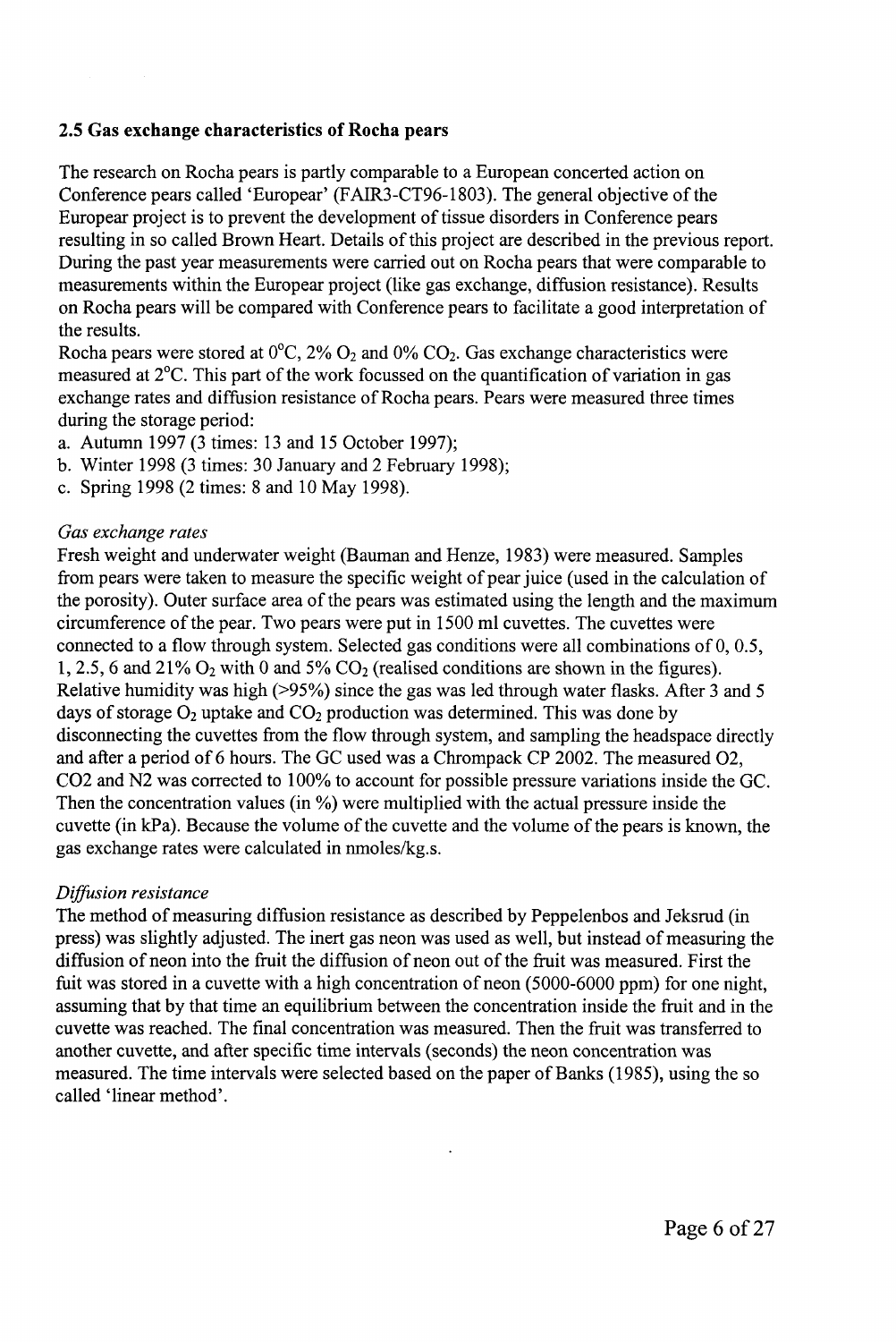#### *Statistical analysis*

The gas exchange rates were analysed using the nonlinear regression analysis of the statistical package Genstat. The models used within the package were derived from Peppelenbos and van 't Leven (1996) and Peppelenbos et al. (1996).

# **3.0 Results**

The results are mainly presented in graph's, always the combination  $CO_2$  -  $O_2$  is used

### **3.1 Firmness measurements**

During the whole storage period the firmness was measured with the penetrometer. This was executed directly after storage and after 4 days in shelflife. The firmness of the pears directly after storage showed no significant decrease during storage. The initial level for both orchards 11.5 kg, after 36 weeks in storage the firmness was still between 10 and 10.5 kg. Differences between storage conditions were not detectable.



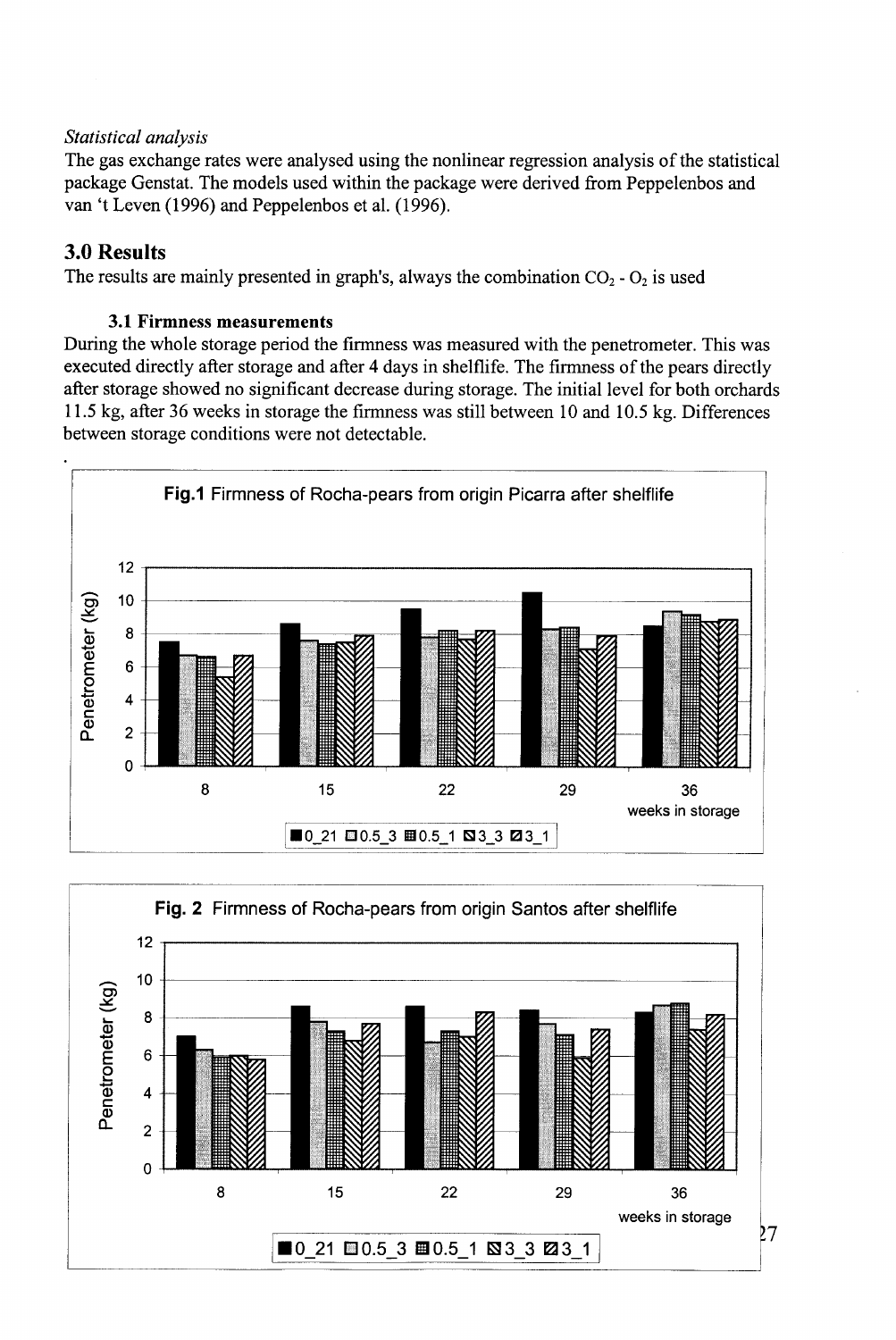However after 4 days shelflife in 19° C significant differences occurred, due to storage duration and storage-conditions. There is a tendency that pears from both orchards became firmer when the storage time prolonged. More or less this tendency was noticed for each storage condition. Remarkable is the higher firmness of the pears stored in normal cooling conditions ( $0\%$  CO<sub>2</sub> and 21% O<sub>2</sub>). The reason for this phenomena is unknown, the lack of ripening capacity of this pears could be one of the reasons.

# **3.2 Colour measurements**

The colour of the pears is measured with a Minolta Chromameter. This objective colour meter is used as an international standard for measuring colour of fruits. This meter allows measurements of several colour spectra. For the colour range from yellow to green the a-value usually satisfies. When the a-value is about zero, the pears are almost yellow. These are also shown in graphs 3 through 6.

Between pears of the two orchards a different pattern of colour development was noticable. Before storage a value of 16 was measured for both origins. The colour-reduction, measured directly after storage as well as measured after shelflife decreased, faster for the pears from origin Santos. Striking is the significant colour decrease in the first 8 weeks of storage. So the initial colour value is not a guarantee for retention of the green colour.

Important is the influence of the storage conditions on colour-retention. For pears from both orchards a specific pattern is notified. The best colour retention is the storage in 1 % oxygen (0.5 and  $3\%$  CO<sub>2</sub> is equal). At second best is the result in  $3\%$  O<sub>2</sub>. Also in this circumstances the effect of  $CO<sub>2</sub>$  is minimal. Storage of the pears in normal refrigerated conditions resulted always in the most yellow colour.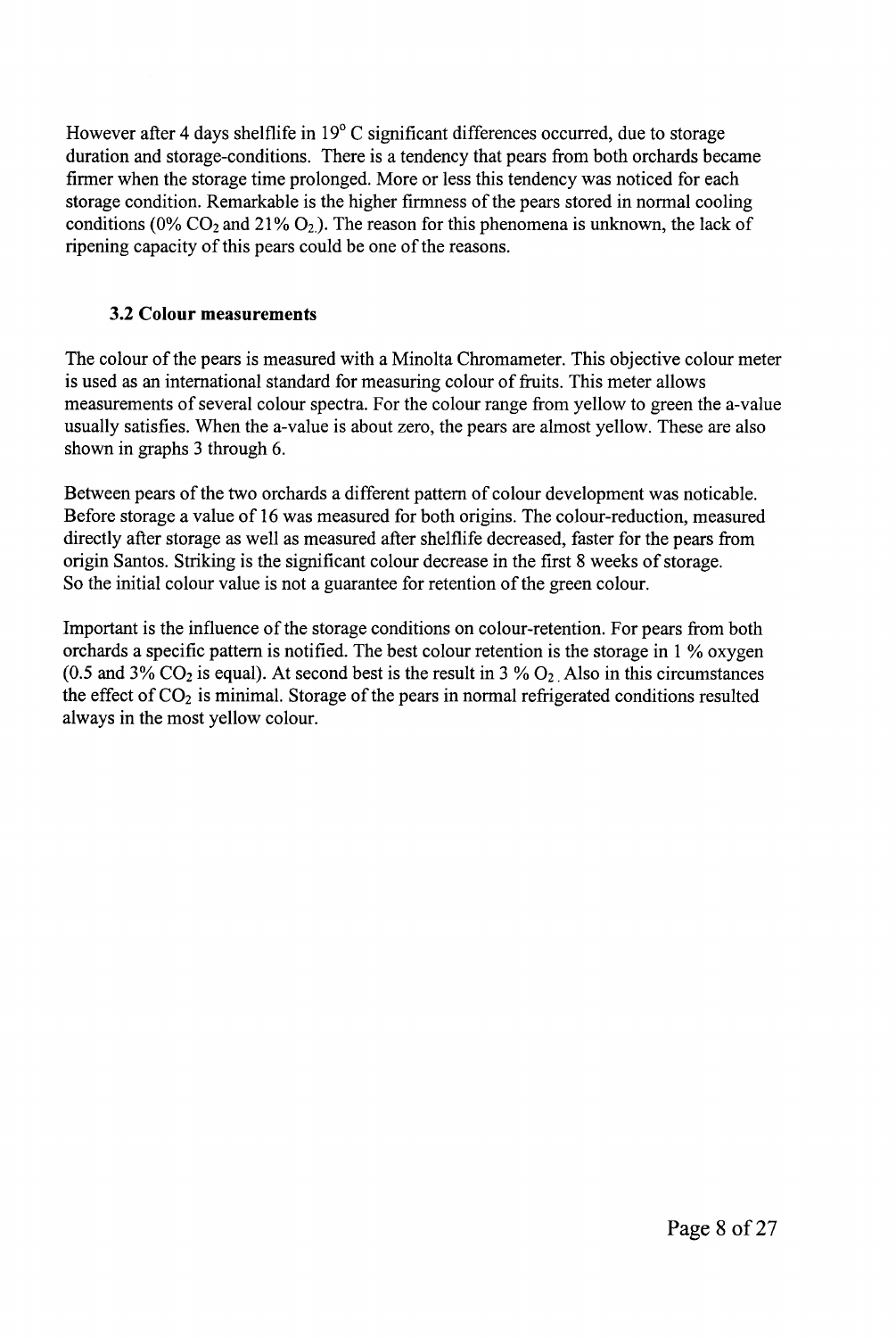



Page 9 of 27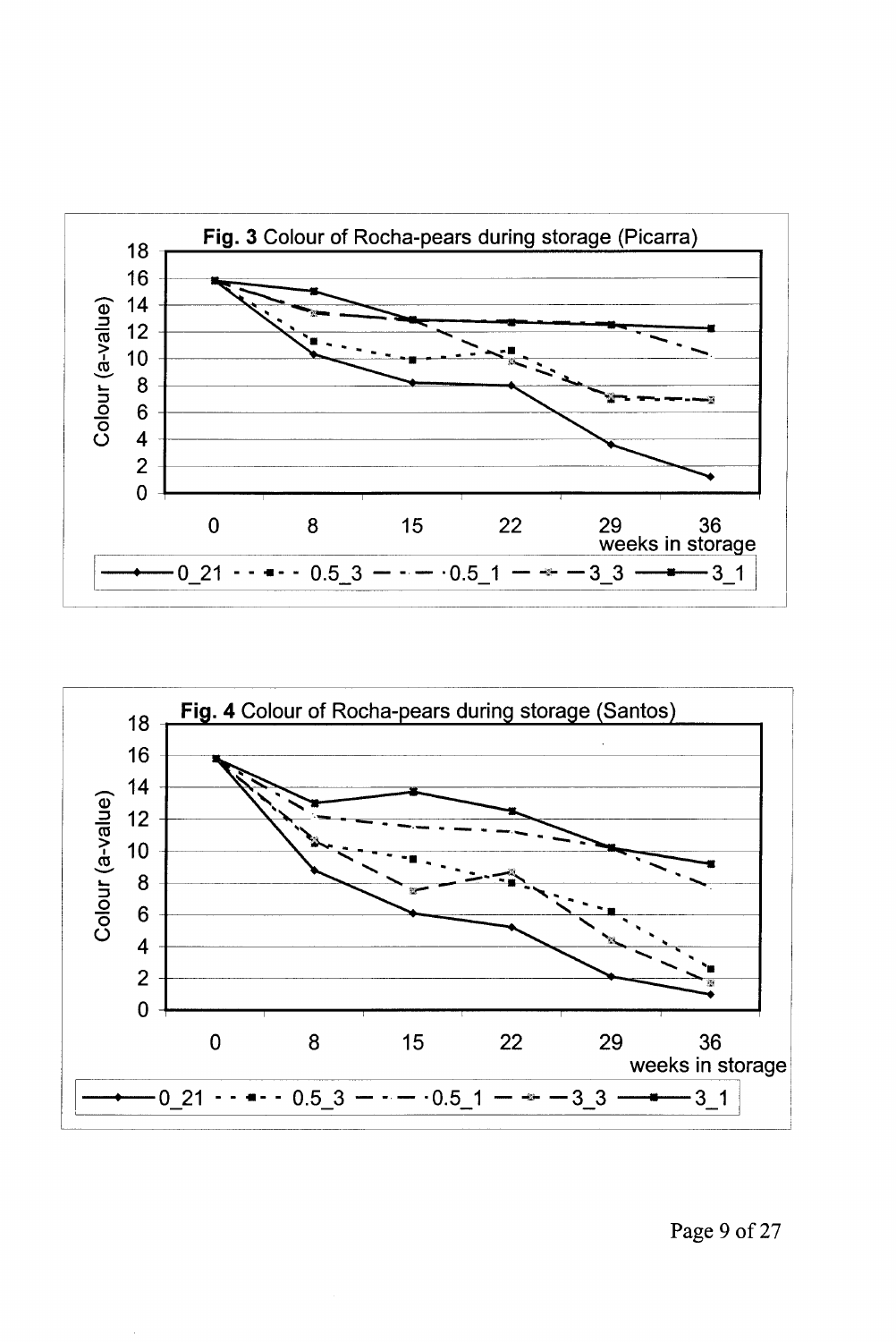

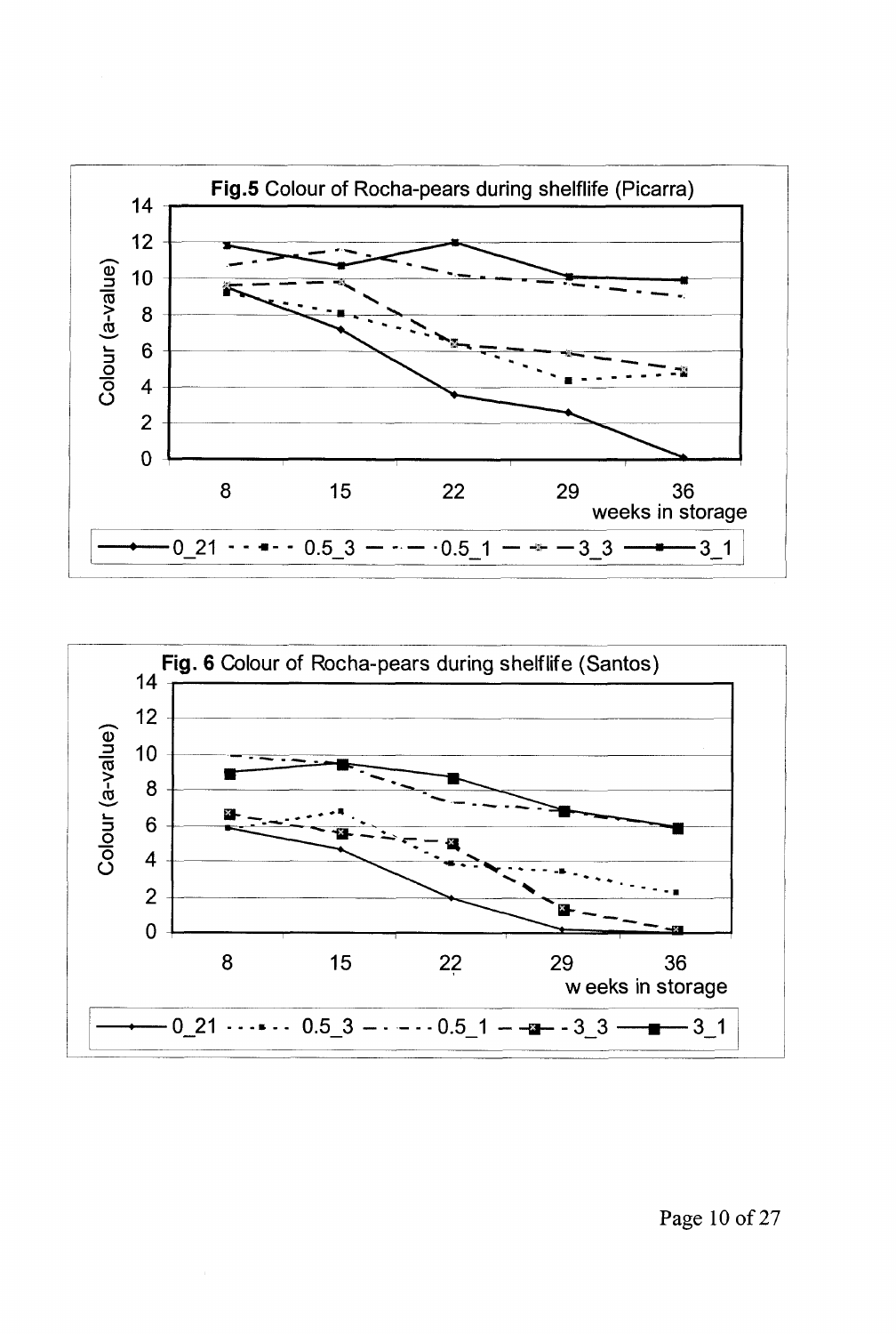#### **3.3 Browning and cavities in the pears**

The judgement on internal browning and cavities is executed at 5 times during the whole storage season. This visual internal inspection was carried out directly after storage and after 4 day shelflife. During the first inspections after 8 and 15 weeks storage the amount of internal browning after storage was a little bit higher then after the shelflife period as described in the interim report. During the observations after 22, 29 and 36 weeks it could not be detected again. Therefore the given internal disorders in the fig. 7-10 is the average of storage- and shelflife observations.

Symptoms in Rocha-pears start with a small brown spot in the core especially at the calyx side. A further stage is enlarging towards the calyx and surrounding the core, and can further extend to the cortex tissue. Usually brown turns into cavities, but not always. Also small cavities without browning have been seen.

In the figures only the percentage of fruits attacked by the physiological disorder is calculated. For the market evaluation we can imagine the fruits should be only sound.

For scientific reasons it's interesting to have information on the intensity of the disorder. A relationship can be expected between the percentage of the disorder and the intensity and also the storage duration. In general the symptom (browning and cavities) starts with stage 1, and depended on the sensitivity of the pears, it increased to a maximum (stage 3). Gradually, until the storage period of February, the batches with maximum of 50% disorders showed only stage 1. Above 50% affected fruits, the intensity of the symptom increased. After February the area of the disorder in the pear increased when the amount of attacked fruits is higher. The influences of storage-duration, -conditions and orchard on browning and cavities are

equal, so it could be described in the same way as brownheart or disorder.

A small difference between the orchards for the disorder is noticeable. Pears from orchard Santos seems to be more sensitive especially the development of cavities.

After 15 weeks in "dangerous" storage-conditions the first symptoms have been detected, which increased very quick during the following judgements.

The most important question is the comparison of CA-conditions. A lower oxygen concentration and a higher  $CO<sub>2</sub>$  increased the sensitivity for the disorder but especially the combination of both factors.

It is very clear that the  $CO_2$ - $O_2$  combinations 3-1, 0.5-1 and 3-3 are unsafe for Roch-pears. Only the combination 0.5% CO<sub>2</sub> and 3% O<sub>2</sub> gave a good result so without much brownheart. Surprising is that the results of this CA-regime are better than pears in the regular cold storage. The pears in cold storage showed after 22 weeks the first symptoms of brownheart. which increased at later judgements.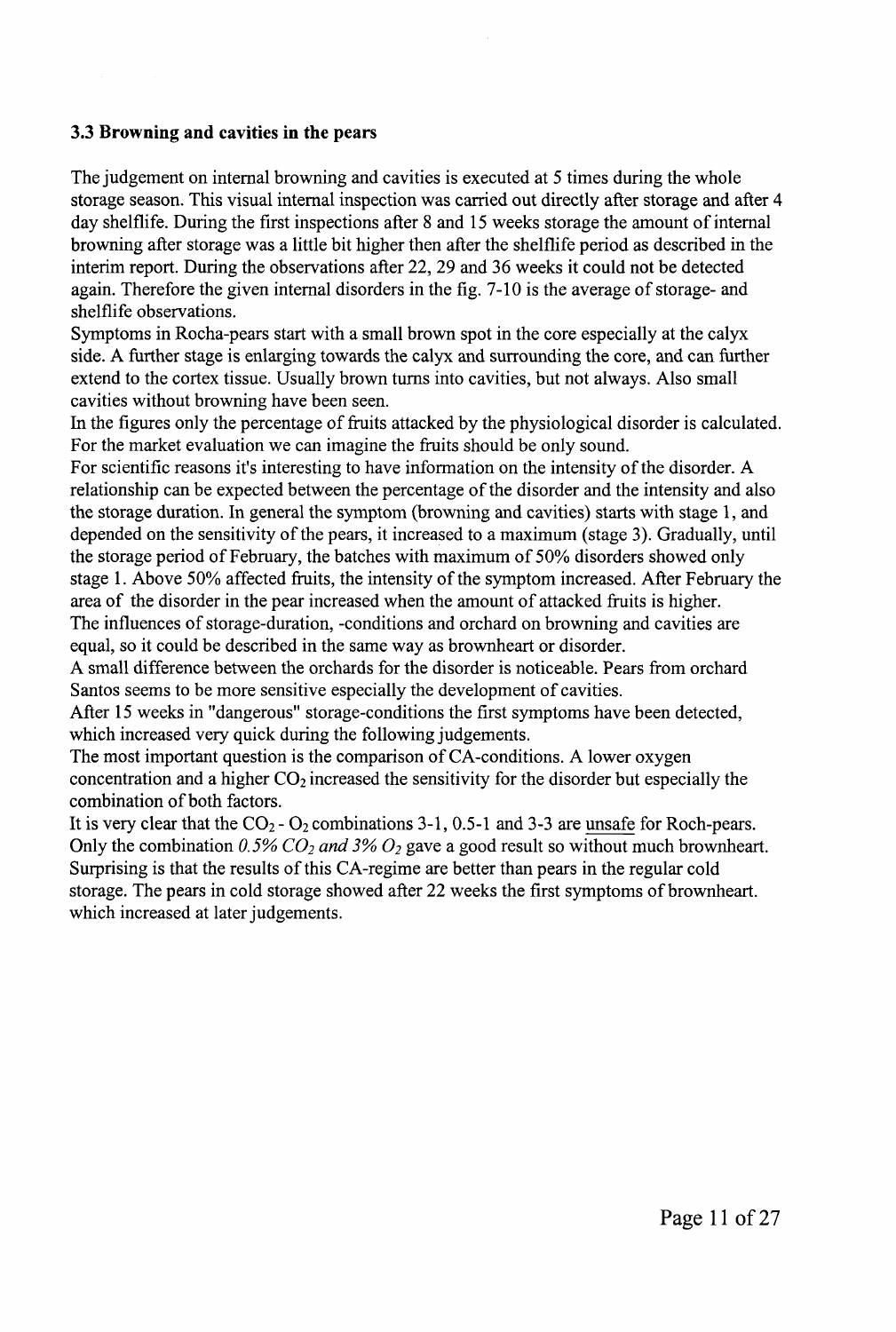

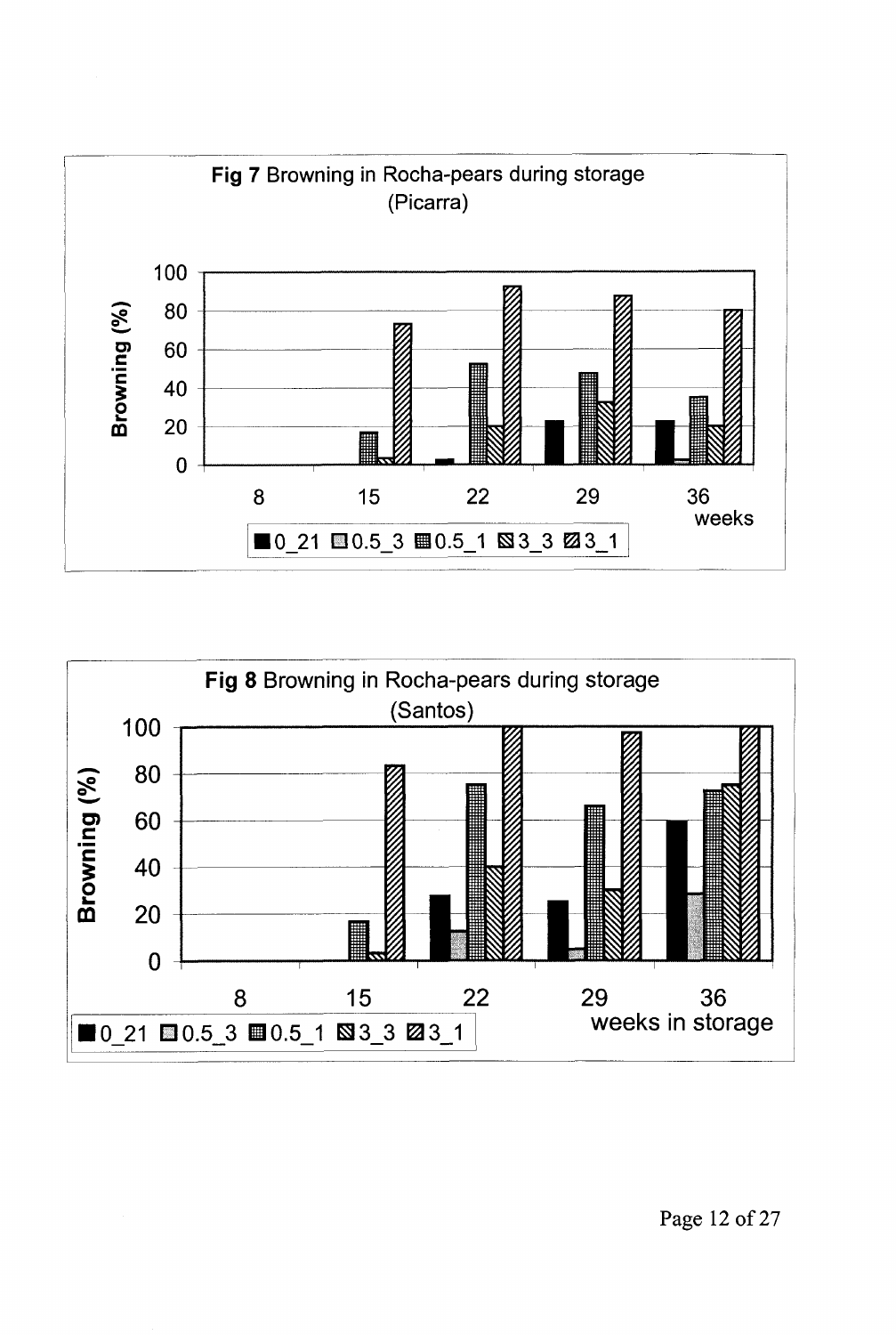

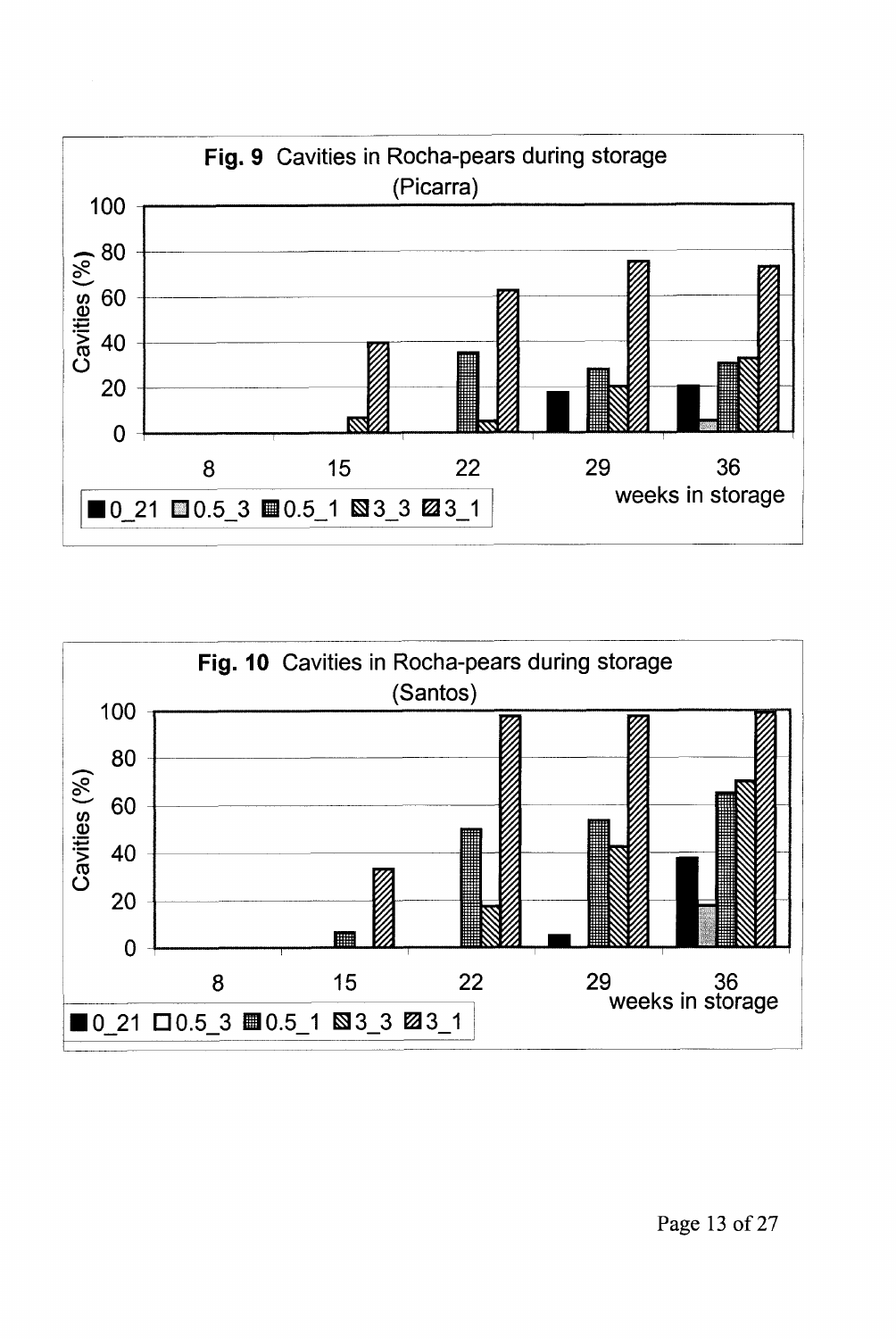#### **3.4 Juice content of the pears**

In order to investigate the probable lack of taste of Rocha pears after prolonged storage in refrigerated storage is in each storage condition the extractable juice determined. This was only with pears from the origin Santos after 29 and 36 weeks in storage. The measurement was executed with pears stored 6 days in shelflife.

Table 2 Influence of storage conditions on extractable juice content

|                                | Extractable juice (%) |       |  |
|--------------------------------|-----------------------|-------|--|
| Storage condition $(CO_2-O_2)$ | 29 weeks 36 weeks     |       |  |
| $0 - 21$                       | 22.52                 | 25.10 |  |
| $0.5 - 3$                      | 22.35                 | 23.11 |  |
| $0.5 - 1$                      | 23.10                 | 23.66 |  |
| $3 - 3$                        | 23.54                 | 26.15 |  |
| $3 - 1$                        | 21.05                 | 26.70 |  |
|                                |                       |       |  |

There are no significant differences in extractable juice % between pears stored at different conditions.

### **3.5 Scald development**

The development of scald (percentage of fruits affected by the disorder) is given in the figures 11-14. This is the percentage of fruits attacked by the disorder. In the figures 11 and 12 the development of scald in the fruits judged directly from store, is visualized. In general fruits from the origin Picarra are much ore sensitive than fruits from origin Santos. After the shelflife period of 4 days in 19° C the external disorder increased significant, for some storage conditions up to 100%.

The first symptoms developed after 22 weeks in store and varied from some small area's on the skin towards great brown area's

For the influence of the storage conditions directly after storage and after shelflife the same tendency is found. Pears in normal refrigerated storage showed the highest sensitivity. Inhibition of scald is most effective in a lower oxygen concentration. Also a higher carbon dioxide level reduced scald. The only storage condition, which gave a good protection, is :  $3\%$  CO<sub>2</sub>-1 % O<sub>2</sub>.

For untreated (DPA) fruits, the other conditions could not prevent to scald development. Otherwise it should be taken in account that only one CA-condition was more or less free from internal disorders:  $0.5\%$  CO<sub>2</sub>-3 % O<sub>2</sub>. The sensitivity for scald in this condition, therefore is a relevant question. The percentage attacked fruits was in most cases also high, but lower than in normal refrigerated storage, which is an advantage.

For this most interesting condition for practical application, a comparison is made between the sensitivity for scald and internal browning (fig. 15 and 16).

Pears from origin Santos are less susceptible for scald but more to internal damage, while pears from Picarra showed a bigger sensitivity for scald and almost no internal defects.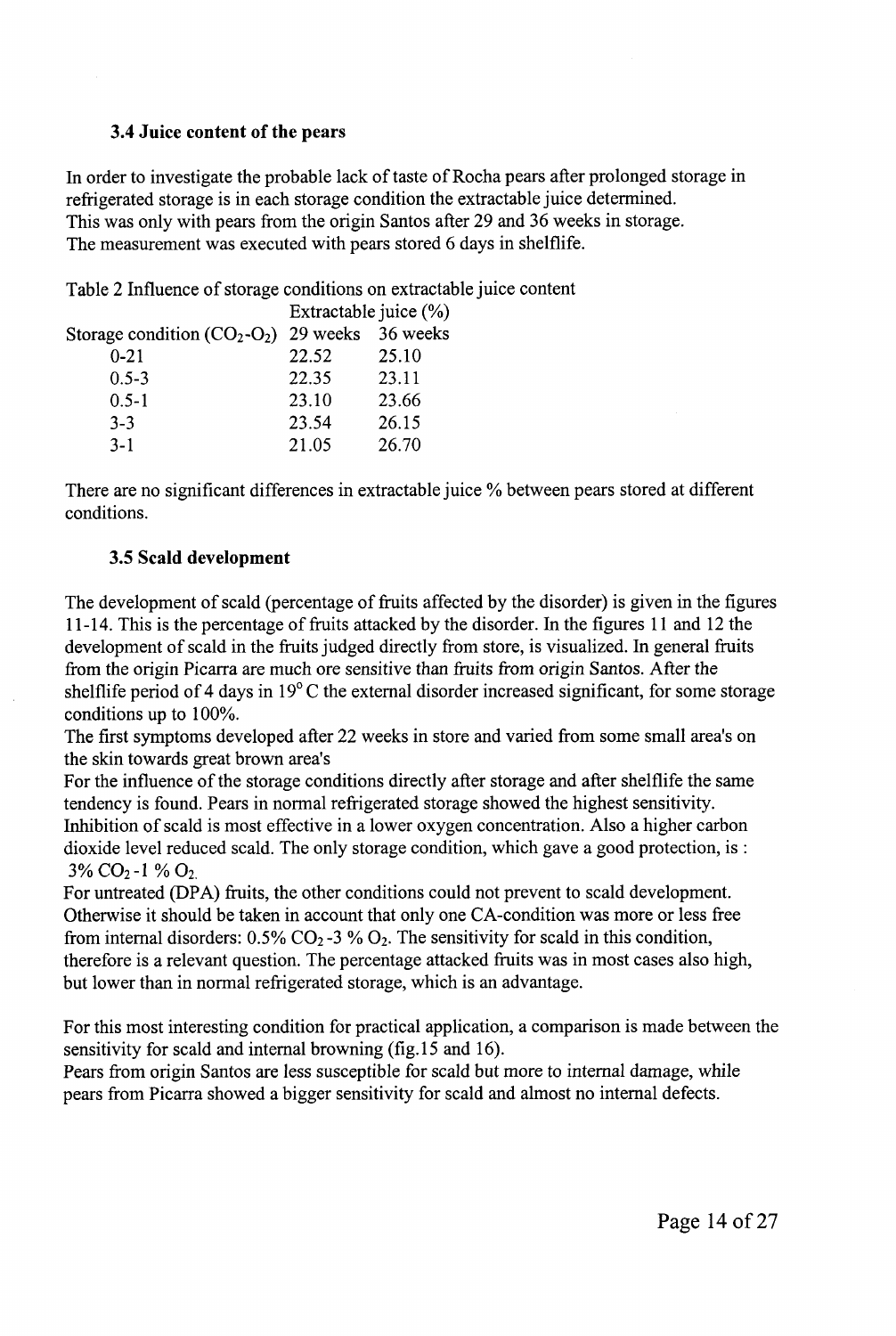



Page 15 of 27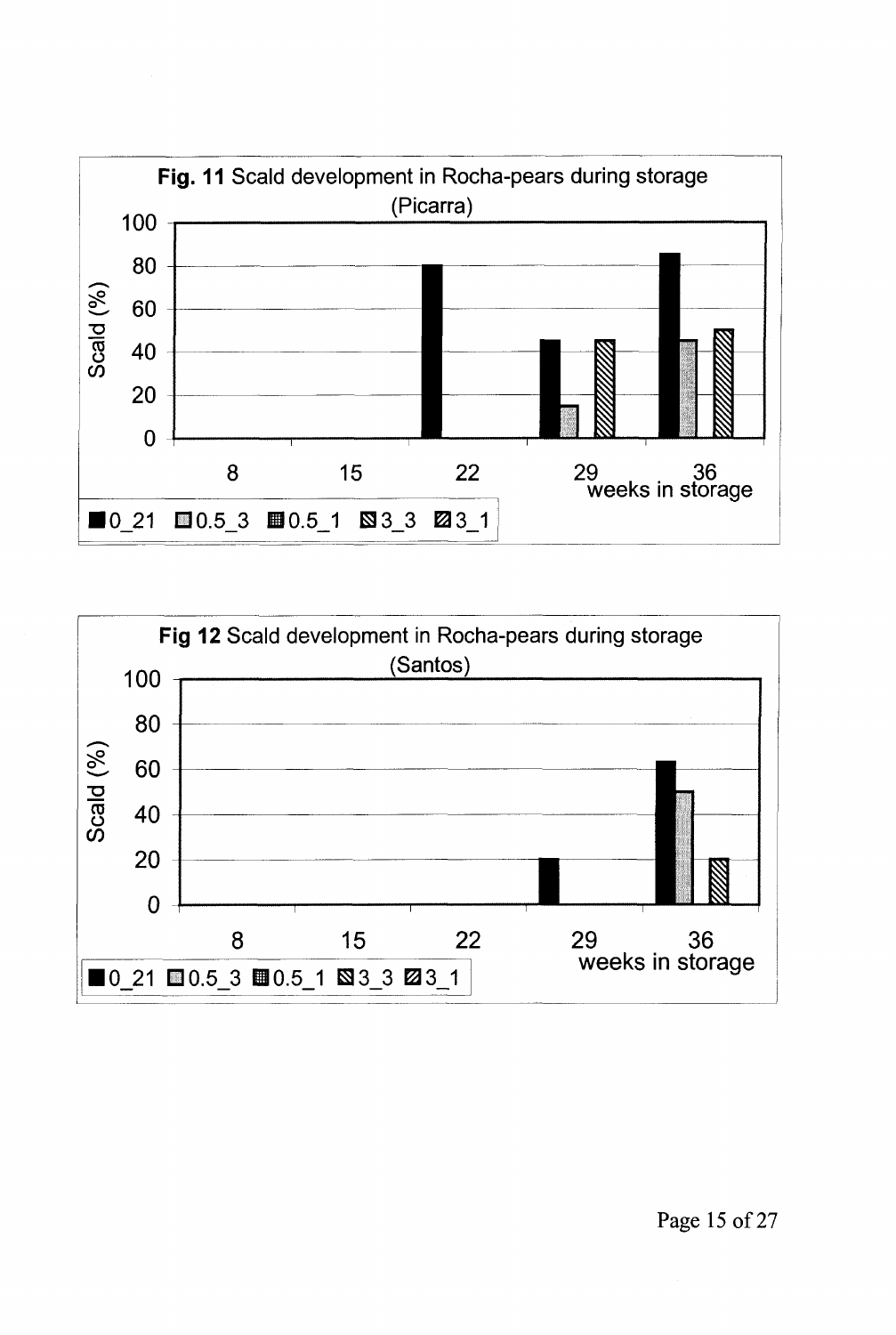

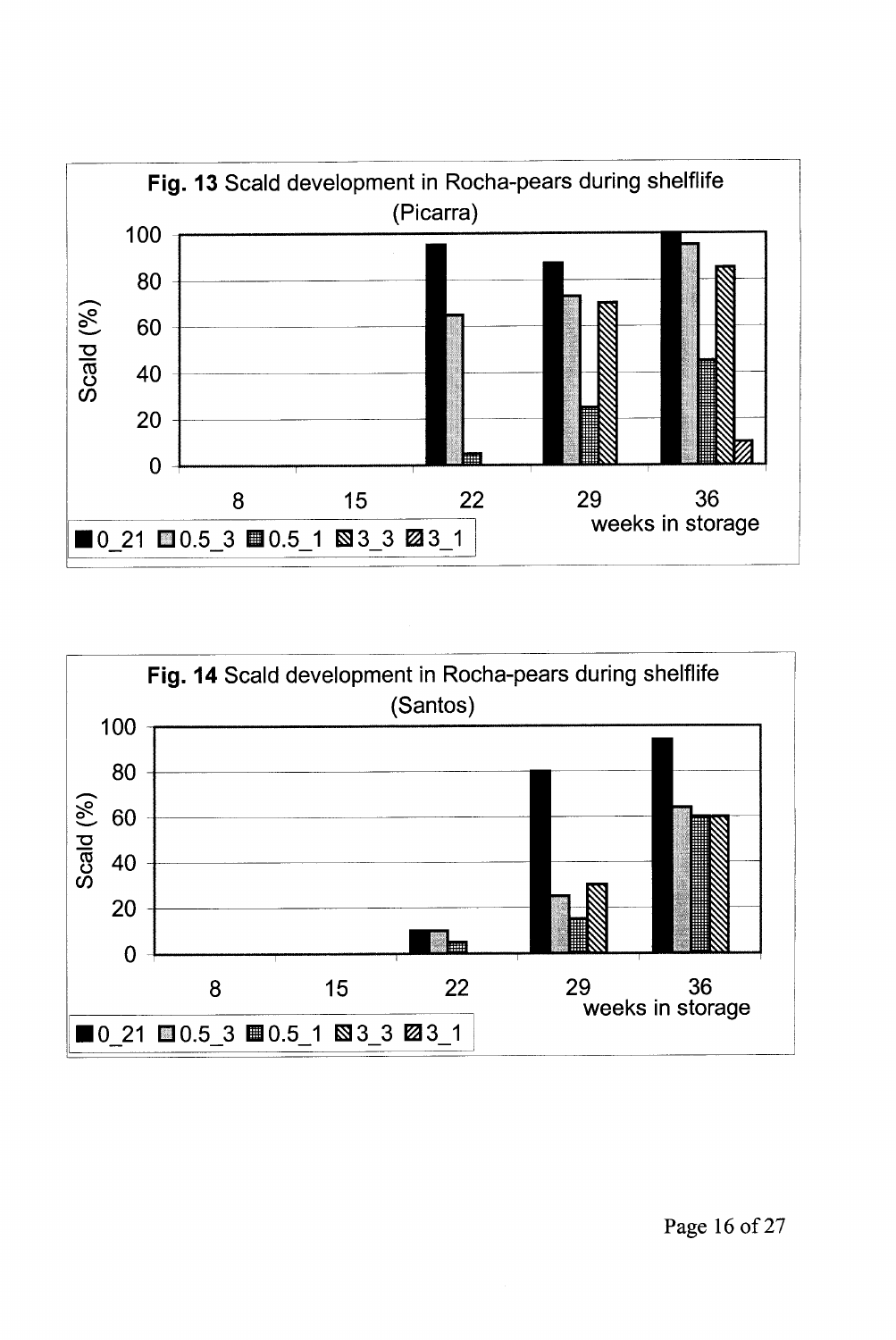

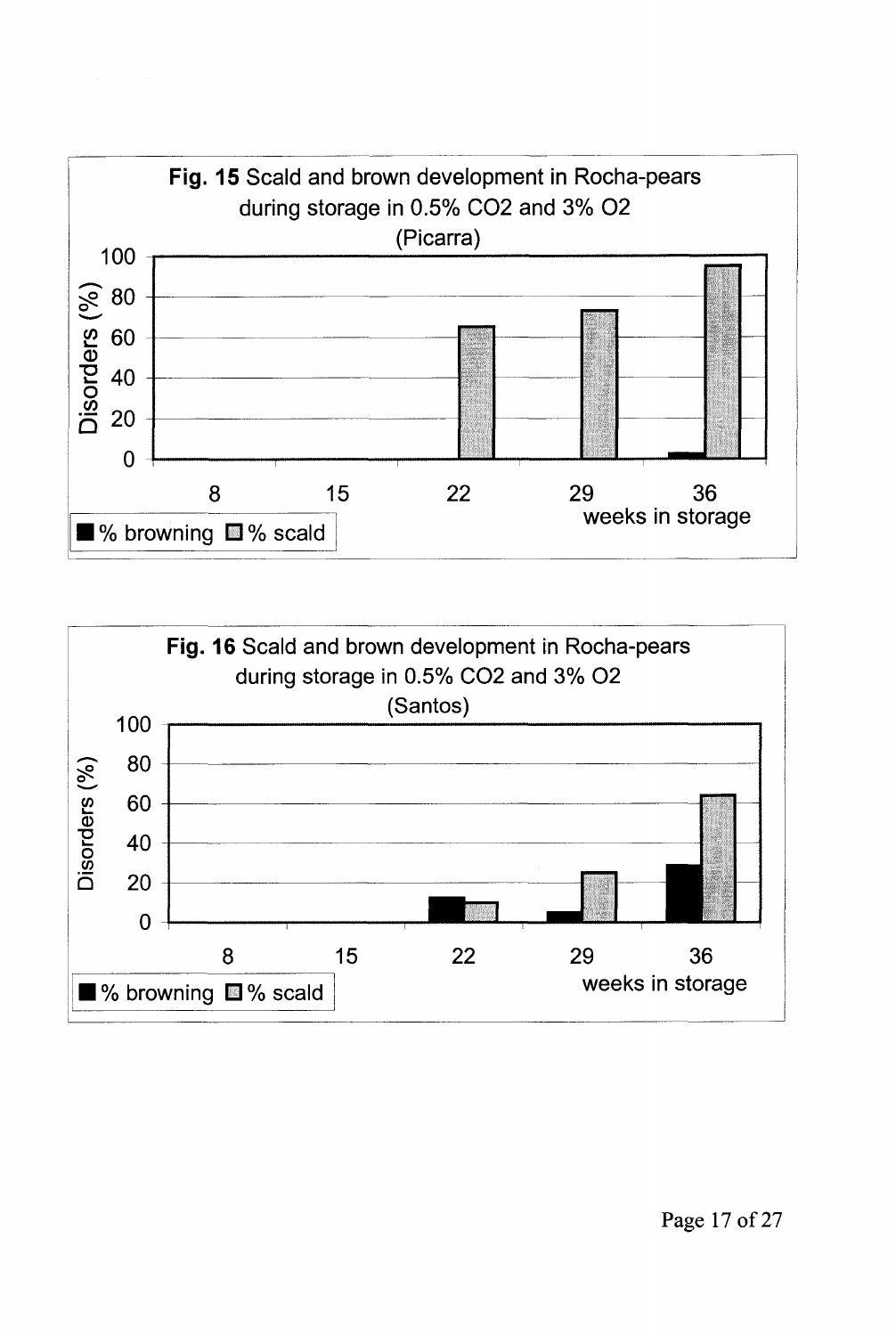#### **3.6 Vitamin C measurements**

From the research with Conference-pears is known that especially during the period before browning and cavities are developed in the pears, the vitamin C content is a probable indicator for the disorders.

In this period only the gas conditions have an influence on vitamin C. When disorders occur in the pears, ultrastructural changes developed, resulting in different biochemical alterations. We can expect this process has a specific influence on natural antioxidants like vitamin C. So the initial measurements and after 8, 15 and 22 weeks should be taken in account. Therefore the period untill the first symptoms occur, are visualized (fig. 17-19). The initial values measured before storage in September were: - Picarra 5.06 - Santos 7.84

It is interesting that pears stored in  $0\%$  CO<sub>2</sub> - 21 % O<sub>2</sub> and 0.5% CO<sub>2</sub> - 3 % O<sub>2</sub> showed an increase in vitamin C content after 8 and 15 weeks. The other CA-conditions showed gradually a decline of vitamin C content, compared to the initial conditions.

Interesting is to note that pears stored in these conditions showed no internal browning during this first 22 weeks in storage. In Rocha-pears the same influence of the storage conditions on vitamin C content is found. According as the  $CO_2$  concentration in store is higher and the  $O_2$ level lower, the amount of ascorbate in the fruits lowered. Similar to Conference-pears, specific in this conditions browning and cavities developed first, as showed in the graphs. This lead to the idea that ascorbate can be seen as a parameter for browncore especially for Rocha-pears.

However also a contradiction is found. The initial value of vitamin C in pears from origin Picarra is significant higher than from origin Santos. But the pears from orchard Picarra showed a slight higher sensitivity for browncore. Therefore it seems to be impossible to give a limit for practice now, at which level of ascorbate browncore developed.

The measurements during the later judgement showed in generally for each storage condition, significant lower amounts of vitamin C. Difference between storage conditions disappeared, also the difference between the orchards.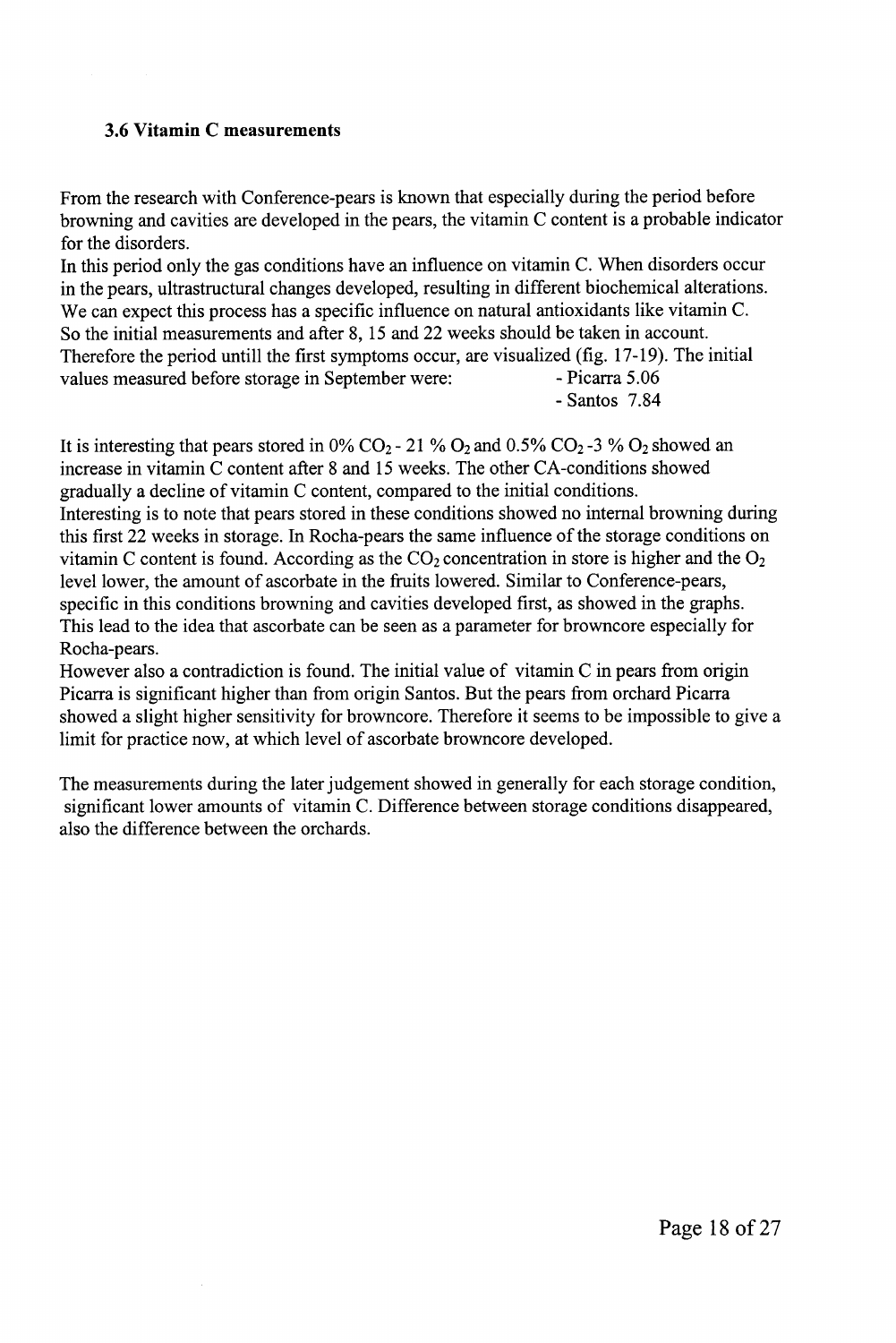



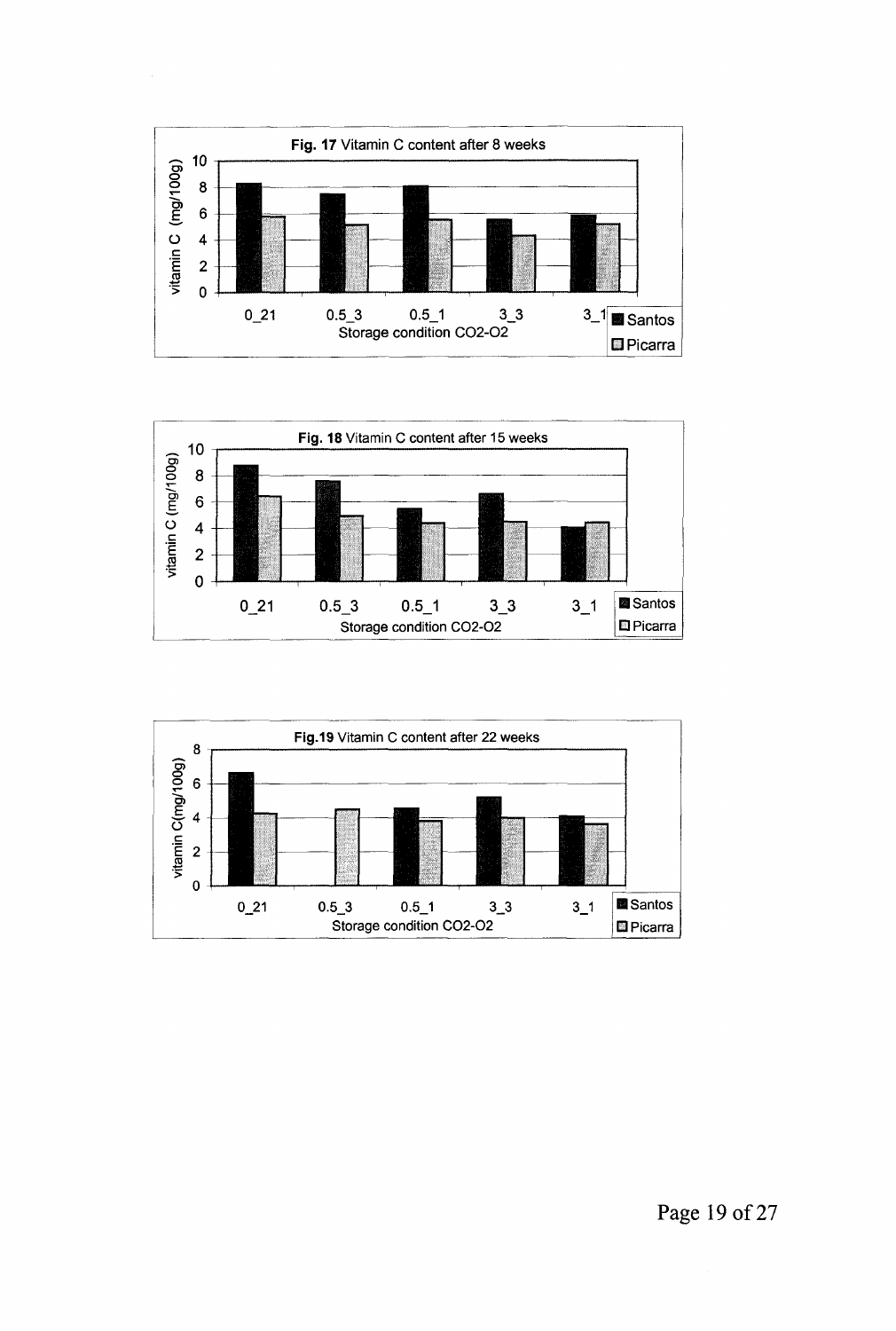#### **3.7 Results gasexchange measurements**

The experiment from May 1998 was limited to a few gas conditions only (table 2), since not enough good pears were available. When gas exchange rates from experiment 1 and 2 are compared, no big differences in gas exchange is observed. This is shown in both Figure 1 as in Table 1. Measurements on Conference pears, where gas exchange rates were measured 5 times between September 1997 and May 1998, also showed no changes throughout the storage season. Therefore the conclusion is drawn that the occurence of disorders cannot be related to changes in gas exchange rates during storage.

When modelling results of Rocha and Conference pears are compared (table 3), lower Km values are found for Rocha pears. This means that  $O<sub>2</sub>$  uptake of Rocha pears is reduced at lower  $O_2$  concentrations than Conference pears, and also fermentative  $CO_2$  production is increased at lower  $O_2$  concentrations than Conference pears.

Diffusion resistance values are varying considerably between individual pears (table 4). Such a variation was not found for gas exchange rates. A difference in diffusion resistance will lead to different internal gas conditions. These internal gas conditions were calculated. Calculations were based on individual diffusion resistance values, an external gas composition of 1.84 kPa  $O_2$  and 0.13 kPa  $CO_2$  and gas exchange rates of 12.14 nmol/kg.s  $O_2$  and 13.34 nmol/kg.s  $CO<sub>2</sub>$  (average values of measurements at a gas composition close to the storage conditions). It was found that internal  $O_2$  pressure can vary between 1.1 and 1.7 kPa, where internal  $CO<sub>2</sub>$  pressure can vary between 0.3 and 1.2 kPa (Figure 2), at equal external gas conditions (1.84 kPa  $O_2$  and 0.13 kPa  $CO_2$ ). The variation in diffusion resistance is considerably higher than found for Conference pears. The main conclusion is that the first step in preventing disorders within a batch of pears is to reduce variation within the batch. This can be achieved by making a distinction between pears from different:

- harvest dates;
- orchards:
- location on the tree (for Conference it was found that pears from the top of the tree are more susceptible for the disorder);
- handling procedures between harvest and storage.

Because data are generated from one year, no conclusion can yet be drawn on the relation between the physiological parameters measured and the risk for the disorder. A repetition in another season is therefore necessary.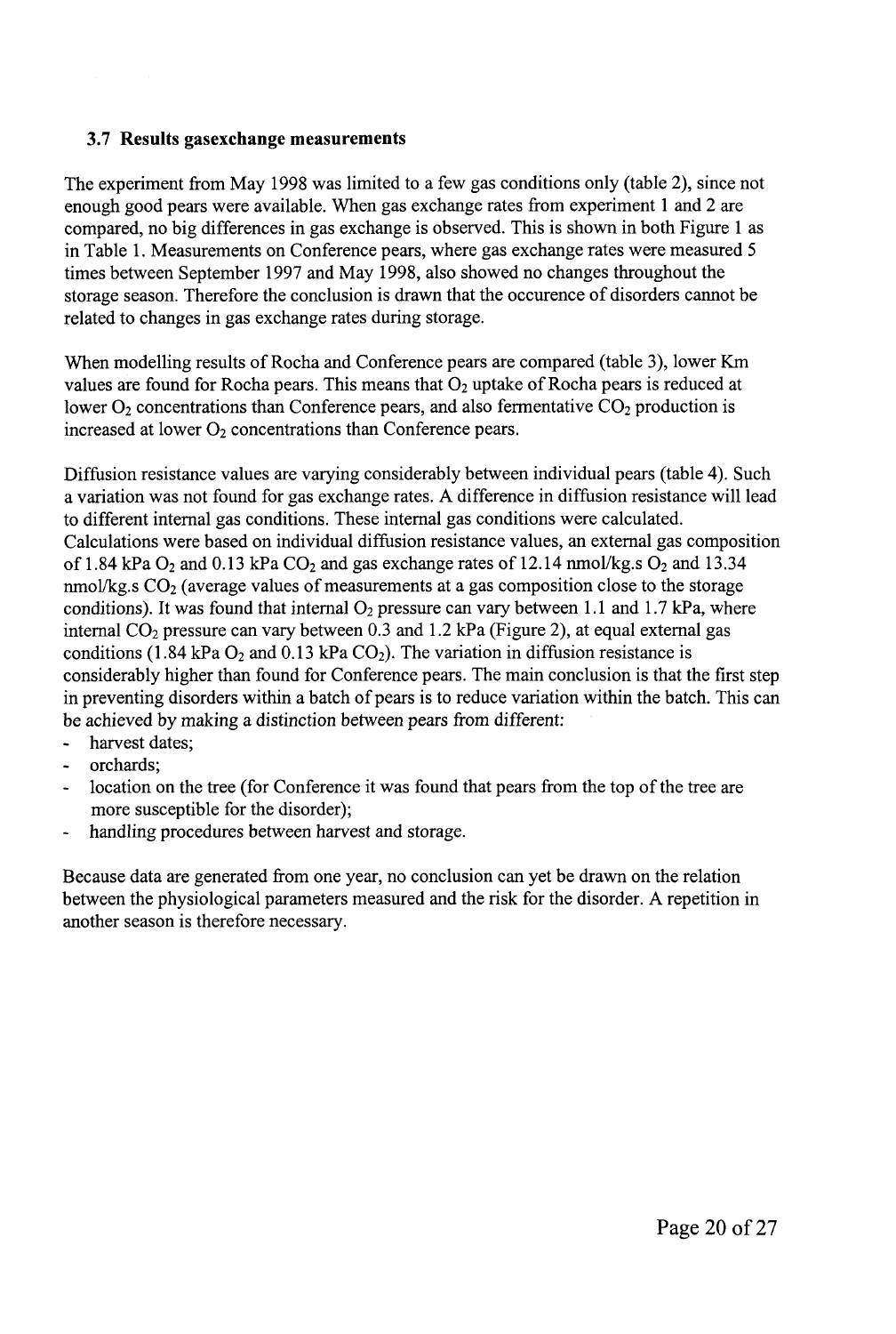**Table 1. Overview of the statistical results of fitting the gas exchange models to the data, using Genstat nonlinear regression analysis (Fit = fitted value, se = standard error,**  $R^2$  **= percentage of explained variance)** 

 $Vm_{O2}$  = the maximum  $O_2$  uptake rate (nmol/kg.s), $Km_{O2}$  = is the Michaelis constant for the influence **of**  $O_2$  **on**  $O_2$  **uptake (kPa), Km**<sub> $CO_2$ </sub> = **is the Michaelis constant for the influence of**  $CO_2$  **<b>on the**  $O_2$ **uptake (kPa), RQ**<sub> $\alpha$ </sub> is the RQ value for oxidative processes, Vmf<sub>CO2</sub> is the maximum fermentative CO<sub>2</sub> **production rate (nmol.kg.s) and Kmf02 the Michaelis constant for the inhibition of fermentative C0<sup>2</sup> production by 02 (kPa).** 

|                    | 13 October 1997 |       | 2 February 1998 |       |
|--------------------|-----------------|-------|-----------------|-------|
|                    | Fit             | std   | Fit             | Std   |
| $R^2$              | 86.7            | 2.0   | 89.0            | 1.7   |
| $Vm_{O2}$          | 18.5            | 1.1   | 16.1            | 0.92  |
| $Km_{O2}$          | 0.40            | 0.09  | 0.47            | 0.11  |
| $Km_{CO2}$         | 19.0            | 6.6   | 9.11            | 2.16  |
|                    |                 |       |                 |       |
| $R^2$              | 74.5            | 1.6   | 75.8            | 1.4   |
| Vmf <sub>CO2</sub> | 22.5            | 8.0   | 16.6            | 5.3   |
| $Km f_{O2}$        | 0.037           | 0.024 | 0.052           | 0.032 |
| Rqox               | 0.965           | 0.030 | 0.954           | 0.034 |

**Table 2. Results gas exchange measurements in May 1997.** 

| $O2$ (kPa) | $CO2$ (kPa) | O <sub>2</sub> uptake<br>(mmol/kg.s) | CO <sub>2</sub> production<br>(mmol/kg.s) |
|------------|-------------|--------------------------------------|-------------------------------------------|
| 0.03       | 0.06        | 0.35                                 | 9.52                                      |
| 20.73      | 5.23        | 14.42                                | 11.12                                     |
| 0.03       | 0.06        | 0.41                                 | 7.98                                      |
| 20.73      | 5.23        | 12.65                                | 6.33                                      |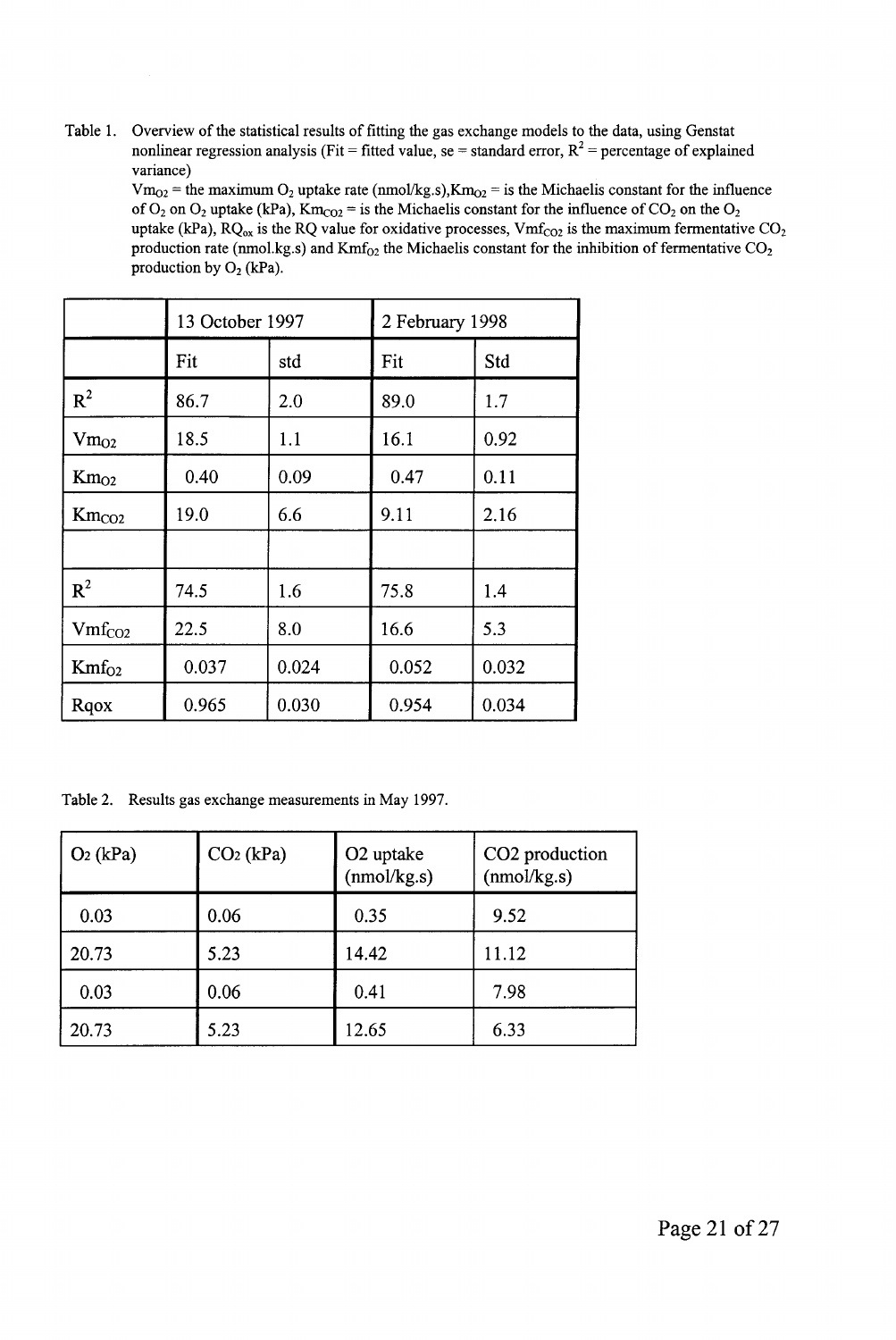|                    | Rocha | Conference |  |
|--------------------|-------|------------|--|
| $Vm_{O2}$          | 17.3  | 19.3       |  |
| $Km_{O2}$          | 0.44  | 0.78       |  |
| $Km_{CO2}$         | 14.1  | 12.3       |  |
| Vmf <sub>CO2</sub> | 19.6  | 19.0       |  |
| Kmf <sub>O2</sub>  | 0.045 | 0.142      |  |
| Rqox               | 0.961 | 0.87       |  |

**Table 3. Comparison of modelling results of Rocha and Conference pears harvested in 1997.** 

**Table 4. Overview of diffusion resistance values for 02, calculated from neon using Graham's law (Avg: average value, Std: standard deviation, Min: minimum value, Max: maximum value).** 

|               | Avg  | Std | Min  | Max  |
|---------------|------|-----|------|------|
| October 1997  | 1549 | 451 | 710  | 2610 |
| February 1998 | 1438 | 295 | 951  | 2030 |
| May 1998      | 2048 | 245 | 1798 | 2381 |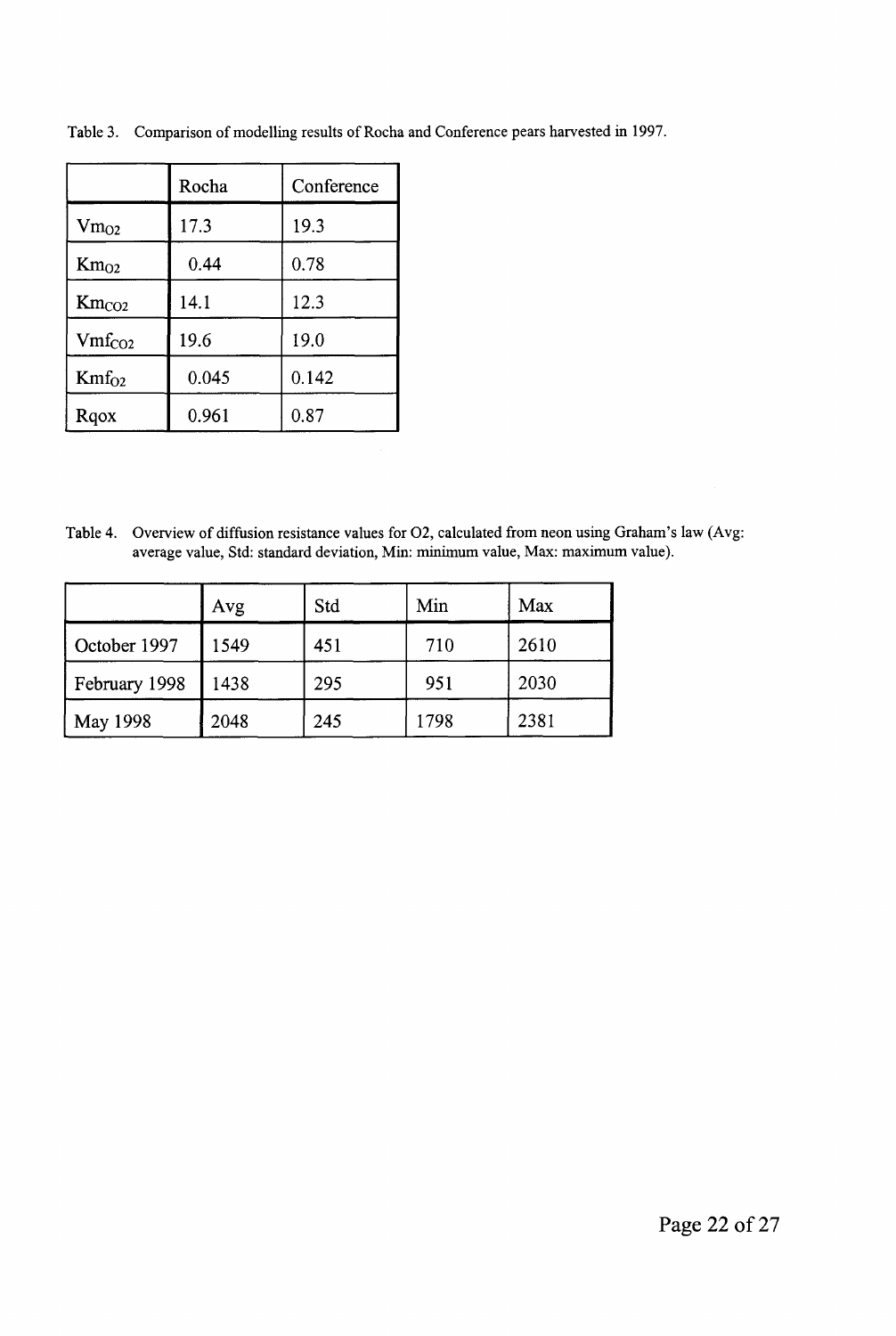

Figure 1. Gas exchange characteristics of Rocha pears. A:  $O_2$  uptake in October 1997, B:  $CO_2$ production in October 1997, C: O<sub>2</sub> uptake in February 1998, D: CO<sub>2</sub> production in February 1998.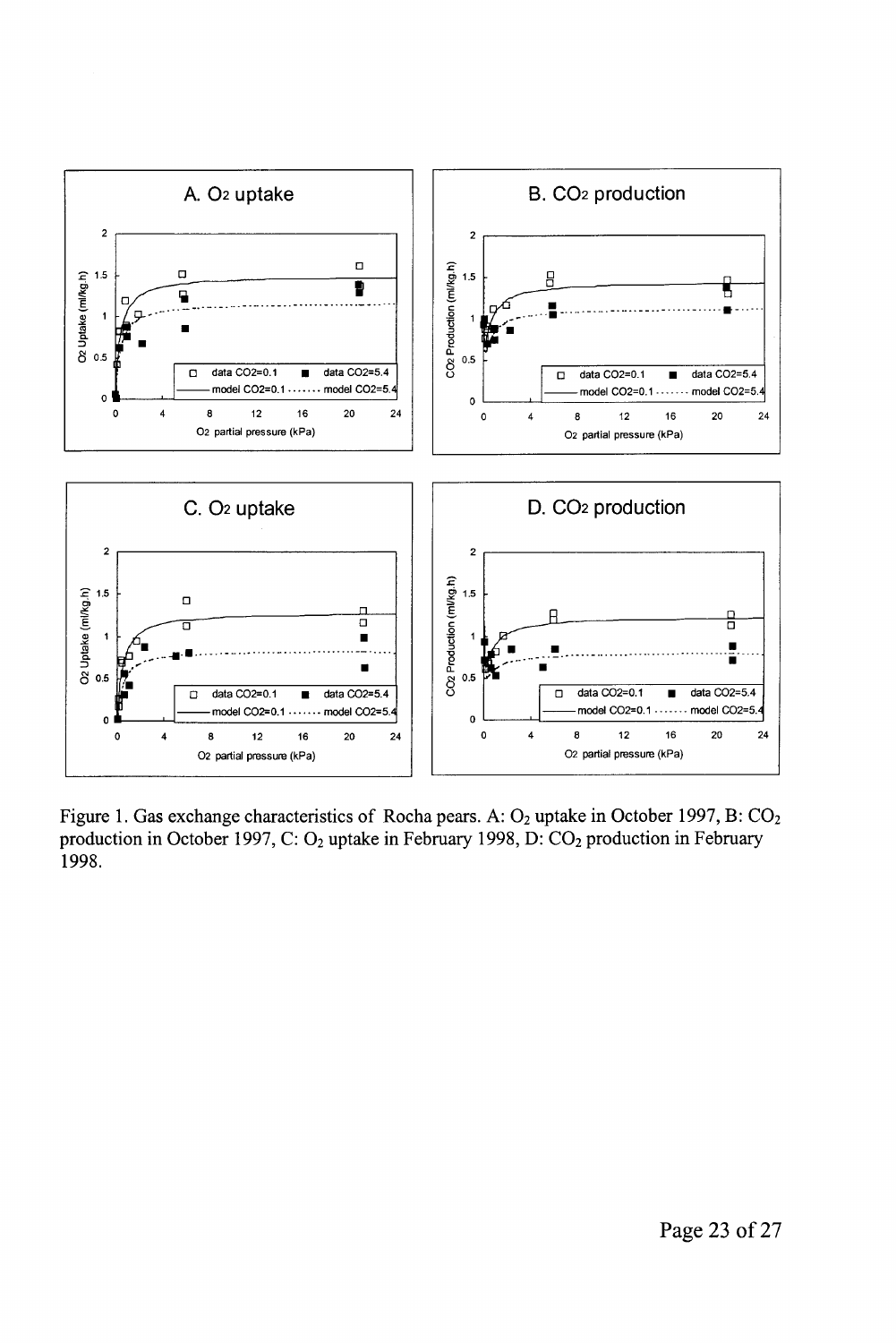

Figure 2. Gas diffusion characteristics of Rocha pears as measured in October 1997. Pears are sorted on diffusion resistance values. The pear codes in every graph are always related to the same pears. Graphs indicate variation between pears and the relation between diffusion resistance and internal gas conditions.

A: Diffusion resistance for  $O_2$ , B: Porosity, C: Calculated internal  $O_2$ , D: Calculated internal CO2. Calculations in C and D are based on individual diffusion resistance values, an external gas composition of 1.84 kPa  $O_2$  and 0.13 kPa  $CO_2$  and gas exchange rates of 12.14 nmol/kg.s  $O_2$  and 13.34 nmol/kg.s  $CO_2$  (average values of measurements at a gas composition close to the storage conditions).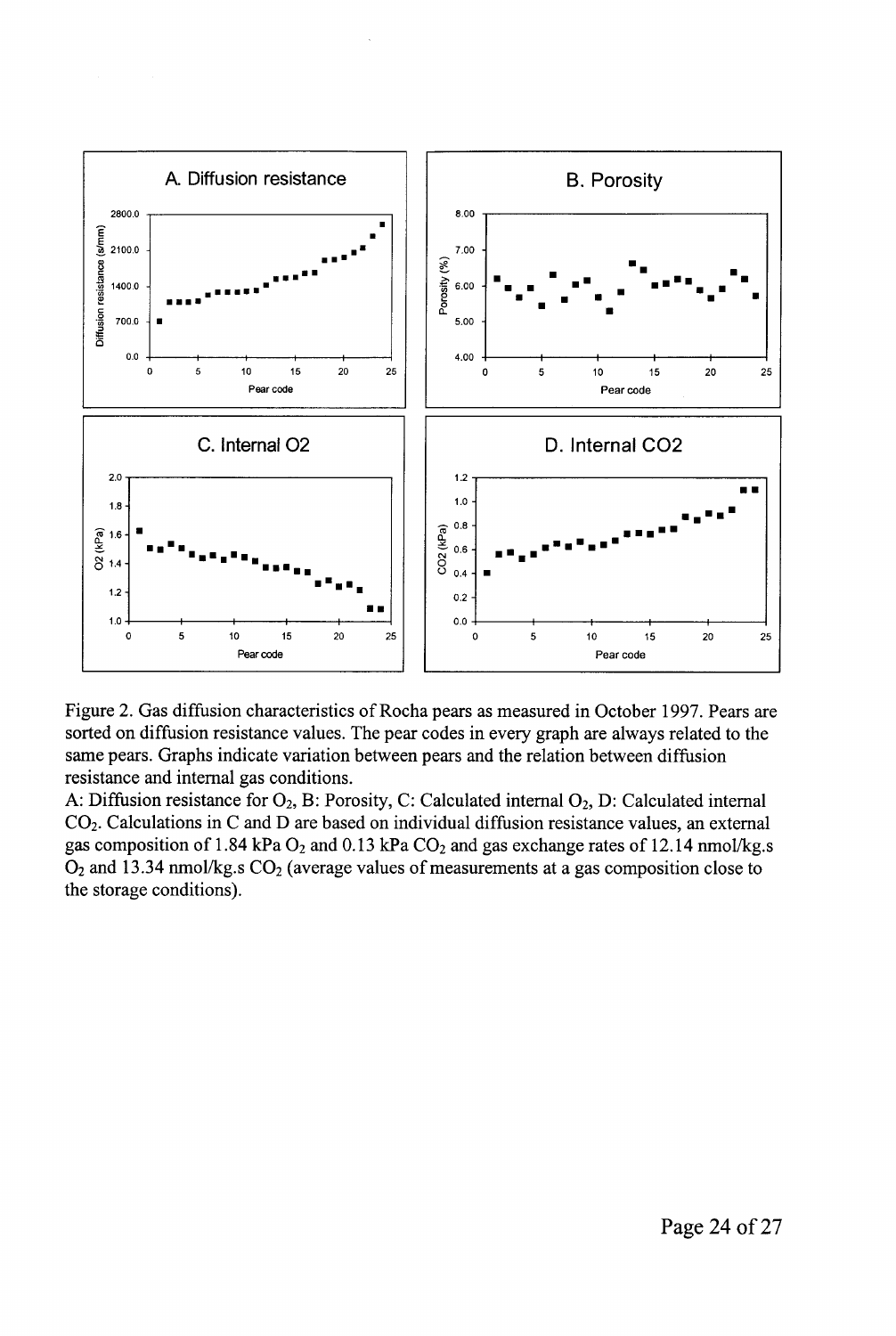# **4.0 Discussion**

The observations in the period of September until June on storage and quality research on Rocha pears give important indications on the behaviour of pears in various storage conditions. The aim of the research is to select a storage regime in which no internal abnormalities occur and the quality of the pears is maintained for a long period of time. With quality is meant the flavour quality, firmness, colour and the sensitivity to ex- and (especially) internal storage disorders.

With specific measurements it is the objective to understand more of the backgrounds of the processes that lead to internal abnormalities as well as the influence on quality and taste attributes. An important result was that during the 5 different judgments until June 1998, in the different storage conditions a range of internal abnormalities occurred in pears of both orchards. This concerned hollow pears as well as brown pears. Because in this research a so called square schedule was chosen, the influence of  $CO<sub>2</sub>$  as well as  $O<sub>2</sub>$  can be judged separately as well as in coherence.

It is clear that a higher  $CO_2$  content and a lower  $O_2$  content increase the development of internal browning and the formation of cavities. However, the combination of  $3\%$  CO<sub>2</sub> and  $1\%$  CO<sub>2</sub> leads to much more abnormalities as a result of the specific interaction between O<sub>2</sub> and  $CO_2$ . In the most mild CA-combination 0.5%  $CO_2$  and 3%  $CO_2$ ) only a slight development of cavities and browning occurred. Surprisingly pears stored in normal cooling showed after 22 weeks in storage a certain amount of browncore development which was clearly more than in the mildest CA-condition of  $0.5\%$  CO<sub>2</sub> and  $3\%$  CO<sub>2</sub>. In the other CA-combinations with either  $1\%$  O<sub>2</sub> or  $3\%$  CO<sub>2</sub> the occurrence of browncore was unacceptable be seen from marketing viewpoint.

These results lead to the conclusion that the  $CO<sub>2</sub>$  level should not exceed 1% and the  $O<sub>2</sub>$  level should not be below 3%. Certainly when the results of the research in Alcobaca can be involved in this, where other conditions have been applied and also the influence of the harvesting time, better conclusions can be drawn about the optimum CA storage conditions.

Furthermore, it is possible to make the conclusion that in CA-storage the conditions that cause the most cavities and browning are the best guarantee for colour and firmness retention during storage and in particular the shelflife period as a simulation of the distributionchain. It is remarkable that the influence of the low oxygen content to colour preservation is very strong whereas a high  $CO_2$ -content hardly has an influence the yellow colouring. To maintain a green ground colour a low oxygen content seems very important.

With the selected CA-condition  $(0.5\% \text{ CO}_2 \text{ and } 3\% \text{ CO}_2)$  still an advantage is noticable compared to normal cooling. Pears in this CA-condition are slight greener and showed a lower firmness than pears from normal cooling. Specific pears from this last condition showed continuously a higher firmness than CA-stored pears. If this is a result of the earlier mentioned lack of ripening capacity is not sure, it was not proved by the measurements on extractable juice.

Furthermore it is impossible to select a CA-storage condition that prevents the fruits from scald and showed no internal disorders, which is not easy. Therefore application of DPA seems to be necessary in future.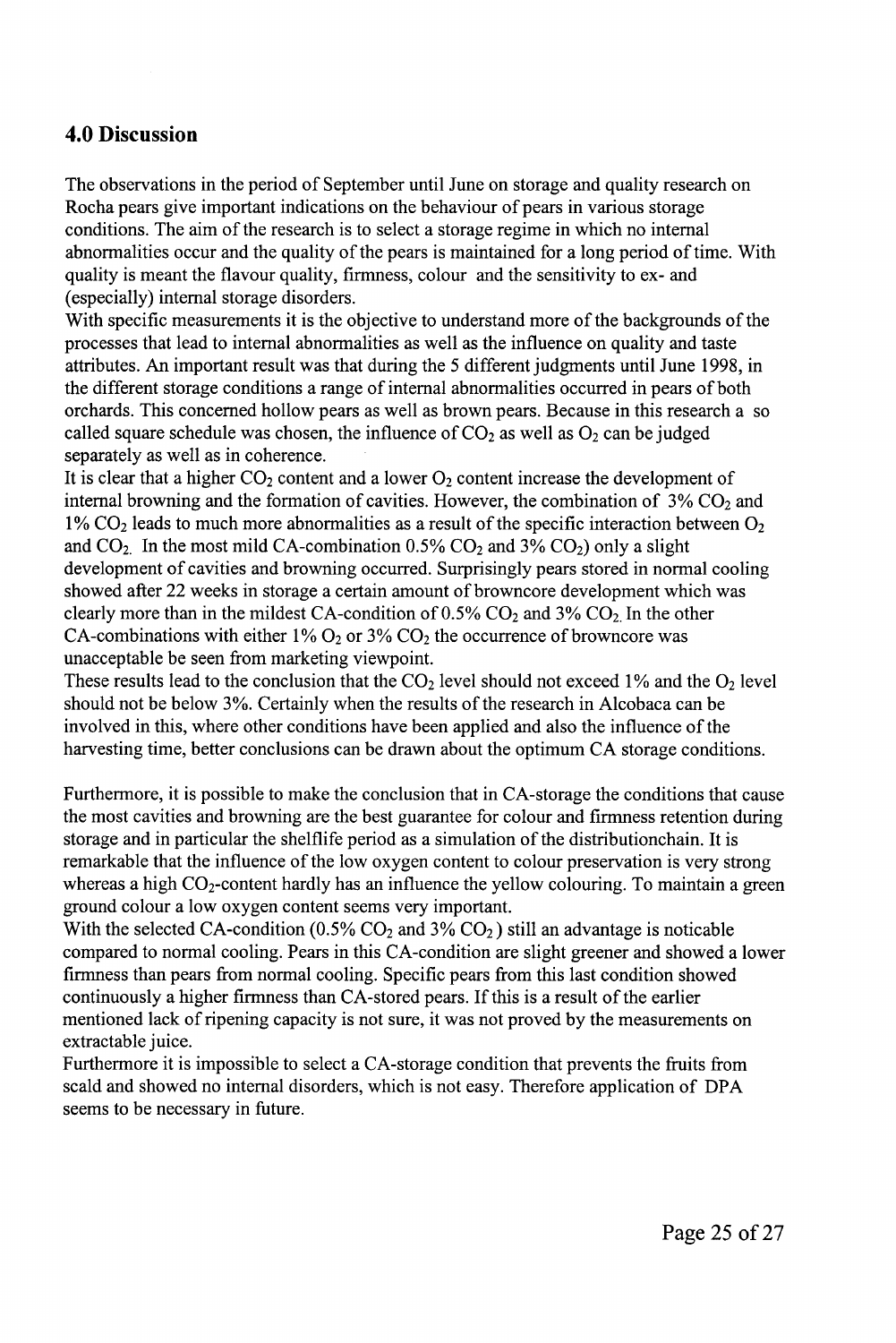Important is the question to understand the process of internal disorders in Rocha-pears. Therefore the specific measurements like gasexchange and vitamin C content are introduced. This with the objective to find one or more parameters prediction for prediction of the disorder.

That the respiration rate below  $4\%$  O<sub>2</sub> showed a sharp decrease has the consequence that storage above 4-5%  $O_2$  will not have much effect on other quality parameters. So a safe an effectual CA-storage regime can only be found in "a small  $O<sub>2</sub>$  window". A futher important result was the big variation in diffusion characteristics between individual pears in one batch. It can be expected that pears with a higher diffusion limitation are more sensitive to the disorder. This variation in a batch should have a reasons could related to picking time, orchards, within tree variation and handling procedures. Partly next research at Alcobaca and ATO can probably give indications for this.

At second the relation with vitamin C is hopeful as a possible parameter for the disorder. It is obvious that the more extreme the storage conditions the more the vitamin C content drops. Especially at the combination 1%  $O_2$  and 3%  $CO_2$  the vitamin C content is low. This might indicate that the vitamin C content may give an indication to the occurrence of browning. It is possible that this measurement has a predictive value. It is clear yet, that this is influenced by  $CO<sub>2</sub>$  and  $O<sub>2</sub>$ .

At Conference pears vitamin C showed to be of great importance in resisting abnormalities. It appears that this also applies to Rocha pears. A follow-up conclusion could be that the processes of cavity formation and browning in Conference and Rocha pears have the same background.

To measure the initial vitamin C level as an indicator for brown susceptibility is discutable whereas the orchard with a higher initial level showed a little bit more brown occurrence. However more measurements should be carried out in relation with picking date and orchards.

# **5.0 Conclusions**

- **-** In general for Rocha-pears the higher the  $CO<sub>2</sub>$  content and the lower the oxygen **concentration in CA-storage the more internal disorders could expected.**
- **In contradiction these effects are useful to prevent scald and to maintain ground colour.**   $\overline{a}$
- **The CA-condition** *0.5% CO2 and 3% O2* **seems to be a good alternative for practical application.**
- **This condition showed less disorders than normal cooling and maintained during storage the normal taste and quality attributes for Rocha pears.**
- **Vitamine C is a good parameter for internal browning but prediction based on initial levels should be studied in advance.**
- **Rocha pears within one batch showed a big difference in diffusion capacity with the consequence of different susceptibility per pear for internal damage.**
- **The respiration rate of Rocha-pears could be compared to Conference-pears, so**   $\blacksquare$ **within a range of 1-1.5 ml/kg/h.**
- **The respiration is equal during the storage season, below 4% 02 the respiration showed a sharp decrease. The consequence is very small effective window for practical application.**